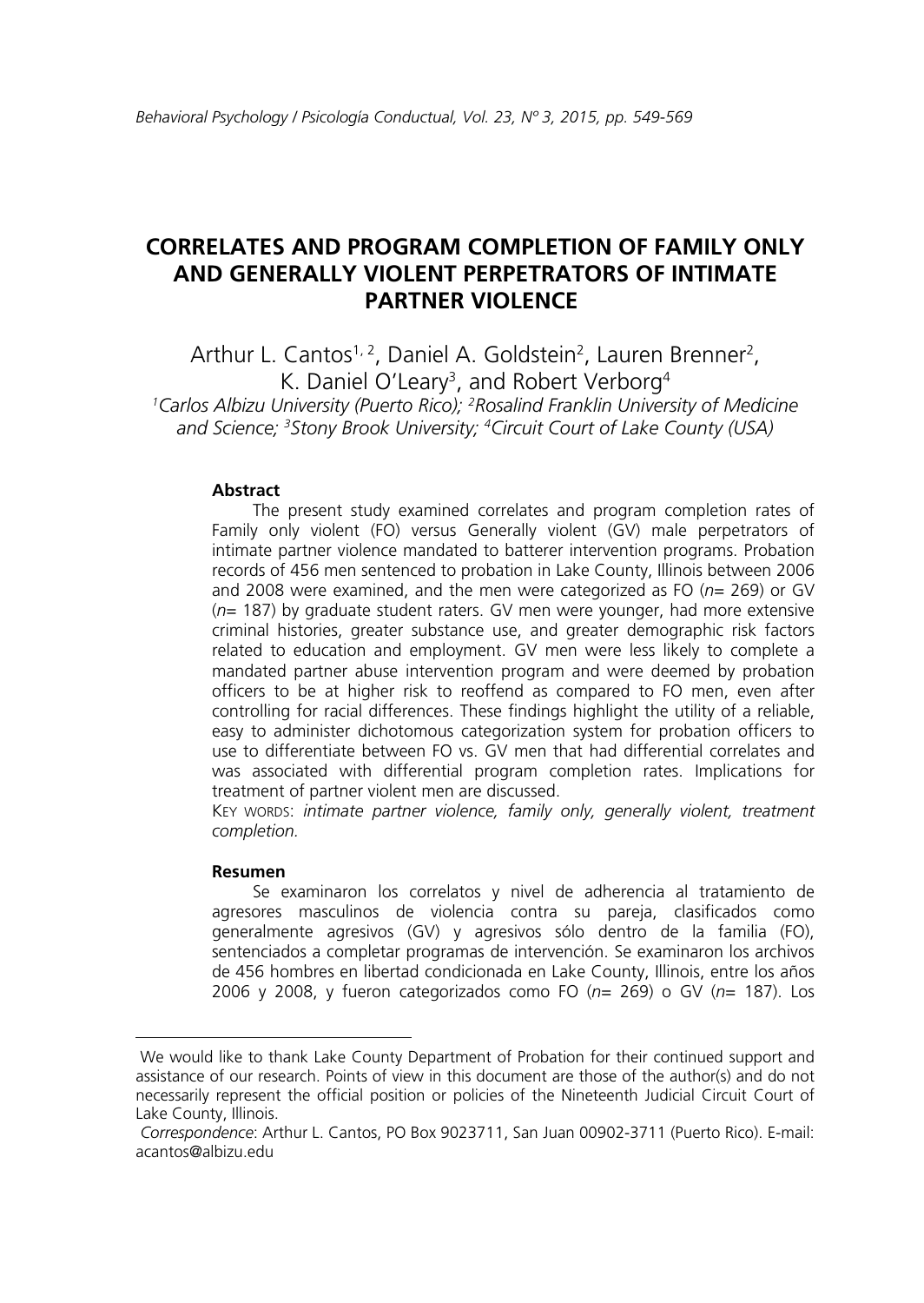hombres GV eran más jóvenes, con historiales criminales más extensos, mayor consumo de sustancias y factores demográficos de mayor riesgo relacionados con la educación y el empleo. Mostraron menos probabilidad de completar un programa de intervención obligatorio y mayor riesgo de reincidir en comparación a los hombres FO, aun cuando se controlaron diferencias de raza. Se resalta la utilidad de un sistema de categorización dicotómico, fiable y de uso sencillo para que oficiales de libertad condicionada distingan entre hombres FO y GV con correlatos diferenciados y asociados a distintos niveles de adherencia al tratamiento. Se discuten las implicaciones para la intervención con agresores de su pareja intima.

PALABRAS CLAVE: *violencia entre parejas íntimas, agresores generalizados, adherencia al tratamiento*.

## **Introduction**

Men arrested for intimate partner violence (IPV) are typically mandated to attend a treatment program for domestic violence as part of a court-mandated intervention. Although in practice they vary considerably, these treatments, often referred to as Duluth type interventions, are based on a gendered perspective of a power and control theory of domestic violence (Pence & Paymar, 1993). They sometimes include cognitive behavioral interventions based on analyses of psychological problems, albeit often in a gendered context. State standards have been created that determine the type of treatment allowed to be implemented at accredited programs. These standards are typically based on the power and control theory. In fact, as of 2008, there were 48 states with such standards (Maiuro & Eberle, 2008). A current internet search revealed that there were a total of seven states (Arkansas, Connecticut, Louisiana, Mississippi, New York, Pennsylvania, and South Dakota) with no standards.

Whereas proponents of Duluth-based and cognitive behavioral interventions have argued that there is evidence supporting such approaches (Gondolf, 2007), most meta-analytic reviews suggest that these interventions have very small effects over and above placement of men on probation (Babcock, Green, & Robie, 2004; Feder & Wilson, 2005). More specifically, Babcock et al. (2005) found an effect size of *d*= .09 for victim reports, and they noted that perpetrators who received psychosocial interventions recidivated at approximately a 5% lower rate than those who did not receive interventions. Moreover, they found no differences between Duluth type treatments and cognitive behavioral interventions. In an integrative review of the literature, Murphy and Ting (2010) echoed conclusions of the above meta-analytic reviews but also pointed to empirical trends that appear to have promise to enhance outcomes such as supportive interventions designed to enhance program completion and motivation to change. Finally, even if recidivism rates are reduced by only 5%, at a national level that would result in thousands of fewer battering incidents. Thus, meta-analyses and integrative reviews do not call for a cessation of psychological interventions for perpetrators but rather call for openness to varied alternative approaches.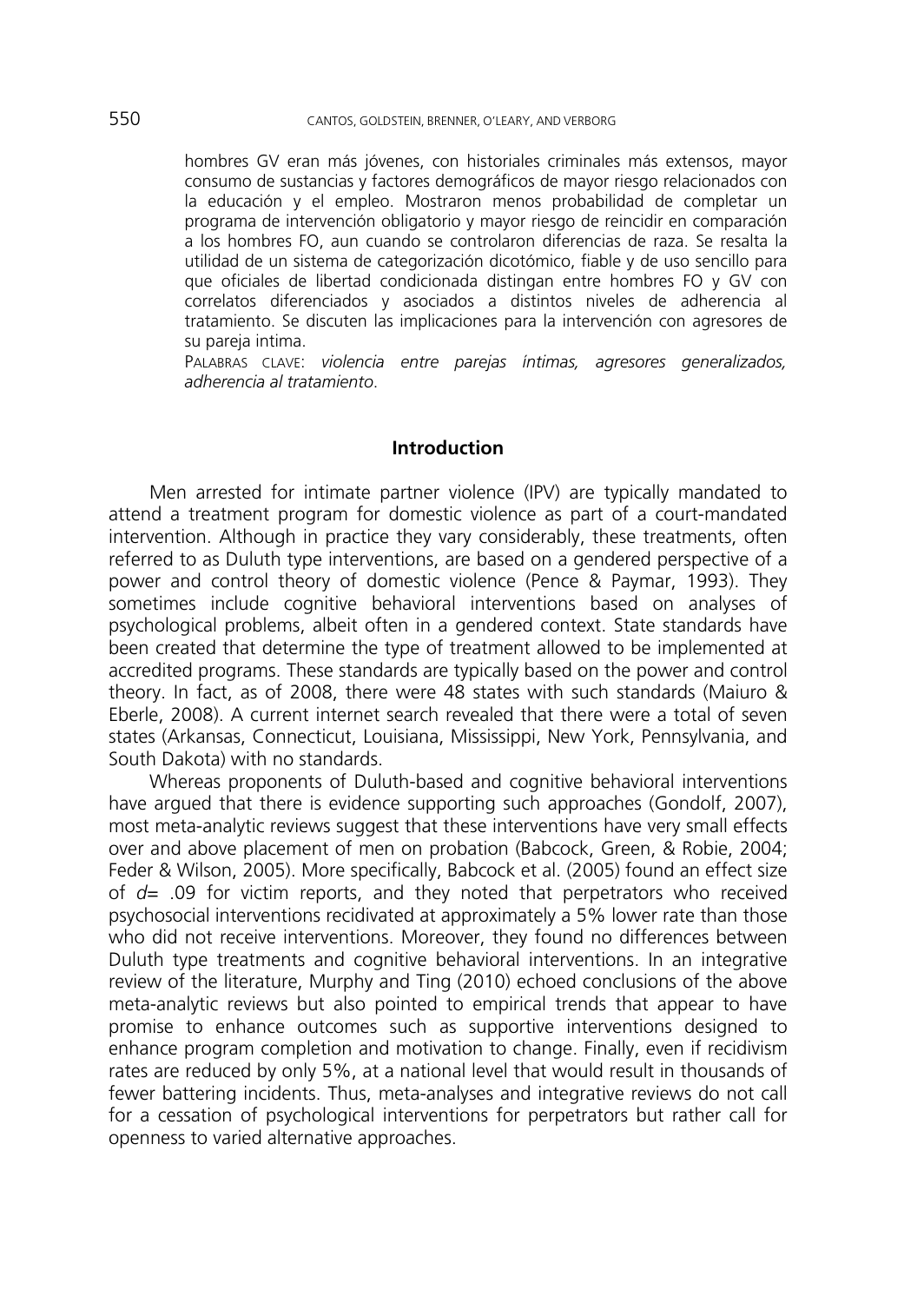A recent National Institute of Corrections review of the effectiveness of batterer intervention programs (BIPs) concluded that there is very little support regarding the long-term effectiveness of BIPs (Bechtel & Woodward, 2008). Further, a recent National Institute of Justice report posits that, at best, intervention programs help between five and 20% of perpetrators, and in some instances have been found to increase recidivism rates (Klein & Rose, 2009). When effect sizes are small for BIPS, one may wonder if there are any psychological treatments that have reasonably strong effects. In fact, a meta-analysis of 30 behavioral marital therapy studies demonstrated an effect size of *d*= .56 (Shadish & Baldwin, 2005), with published studies and unpublished studies yielding *d*= .72 and .42 respectfully.

The lack of strong evidence supporting the utility of BIPs has led some researchers and clinicians to argue that there is a need for recognition of the vast diversity of offenders who are deemed partner-violent and who often are mandated to some form of intervention. An example of the utility of offering different groups based on perpetrator characteristics was demonstrated by Saunders (1996), who found that men with antisocial personality traits fared better in a perpetrator program with a cognitive behavioral emphasis, while men with dependency traits fared better in a perpetrator program with a processpsychodynamic emphasis. Unfortunately, the diversity of interventions that exists is very small compared to the diversity of the physical, sexual, and psychological aggression perpetrated by men. Moreover, some interventions, such as individual and couples treatment, and practices that could be construed as psychological treatment, have actually been prohibited in many states (Dutton & Corvo, 2006; Healey, Smith, & O'Sullivan, 1998). It is possible that the outcomes for these interventions might improve if the heterogeneity of male perpetrators of IPV is seriously considered and if new interventions are implemented and evaluated (Cantos & O'Leary, 2014).

More specifically, this state of affairs has led to widespread calls for a need to abandon the "one size fits all" intervention strategy and to attend to the heterogeneity of males who perpetrate violence against their partners (Bell & Naugle, 2008; Cantos, 2005; Cantos & O'Leary, 2014; Capaldi & Kim, 2007). For example, the need to identify men who have substance abuse or mental health issues prior to participation in these programs has been pointed out frequently and sometimes implemented (Cerulli, Conner, & Weisman, 2004; Foran & O'Leary, 2008; Golinelli, Longshore, & Wenzel, 2008; Moore, Stuart, Meehan, Rhatigan, & Hellmuth, 2008). Indeed, this strategy was used in the one study that appears to report better outcomes using the Duluth model (Gondolf, 2003). More specifically, this study showed that men without substance abuse or serious mental health problems fared better in BIPs. Other perpetrator-related variables that have been deemed relevant have included personality pathology, the type of abuser (Boyle, O*'*Leary, Rosenbaum, & Hassett-Walker, 2008; Holtzworth-Munroe & Meehan, 2004; Huss & Langhinrichsen-Rohling, 2006; Stalans, Yarnold, Seng, Olson, & Repp, 2004), frequency and severity of the aggression, the developmental stage of the relationship in which the aggression occurs, stage of motivation for change (Eckhardt, Babcock, & Homack, 2004), and the presence of severe head injury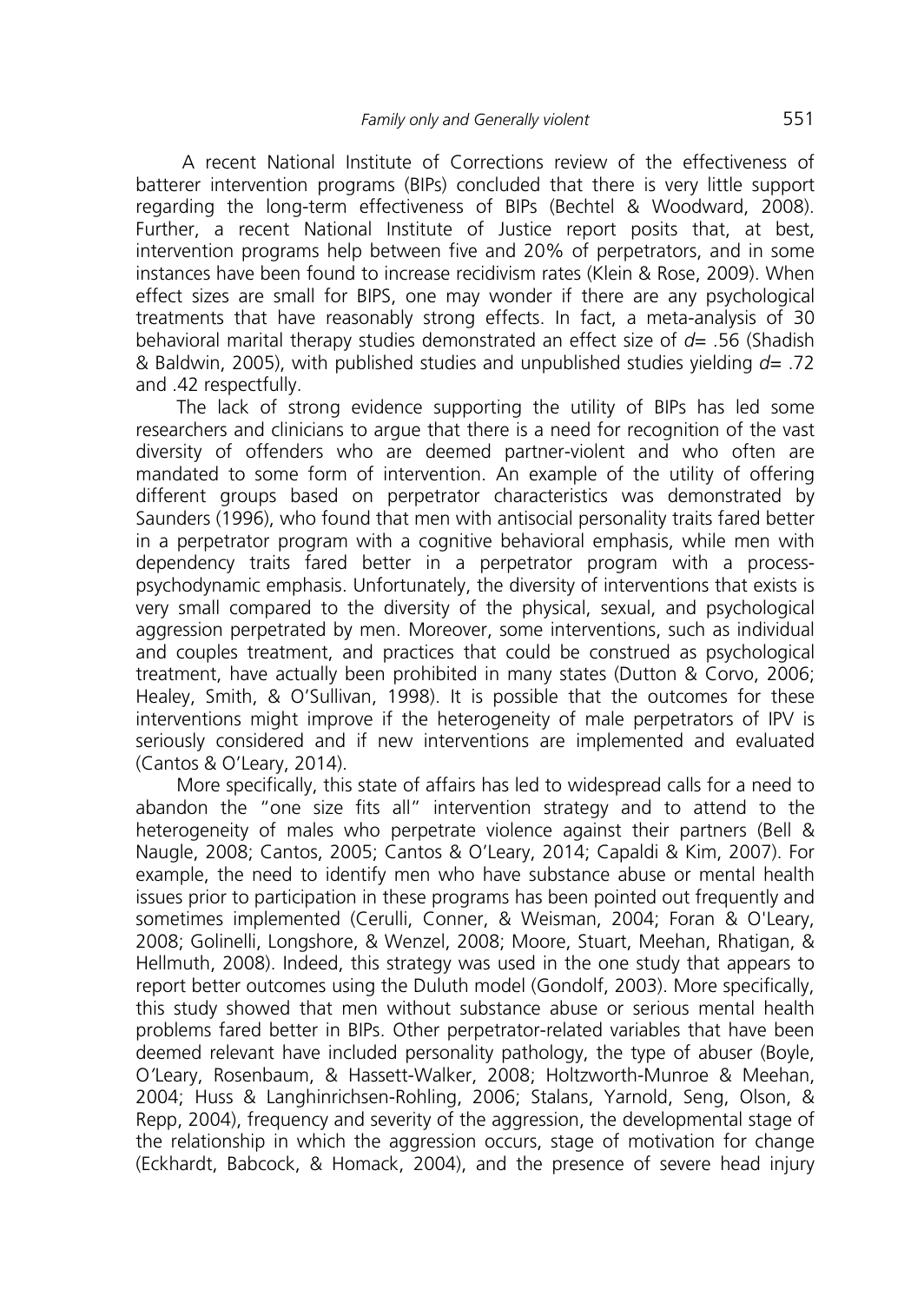(Rosenbaum & Hoge, 1989) and neuropsychological deficits (Cohen, Rosenbaum, Kane, Warnken, & Benjamin, 1999). Attention to these kinds of individual difference variables in developing treatment interventions could potentially improve on the disappointing outcome rates commonly reported.

Several researchers have independently documented the existence of different types of male perpetrators of IPV with seemingly overlapping categories (Dutton, 1995; Hamberger, Lohr, Bonge, & Tolin, 1996; Holtzworth-Munroe & Stuart, 1994). Of particular interest are the Holtzworth-Munroe and Stuart (1994) categories of family only aggressive, antisocial/generally violent, and borderline dysphoric perpetrators. Efforts have since been made to evaluate clinicians' accuracy in classifying perpetrators into subtypes (Langhinrichsen-Rohling, Huss, & Ramsey, 2000). Langhinrichsen et al. (2000) investigated the accuracy and consistency with which experienced clinicians could sort profiles into an empirically derived MCMI-based perpetrator typology. Seven PhD level psychologists with experience in the field of domestic violence were asked to sort 36 MCMI profiles into three piles, and each pile was represented by the three prototypical cluster types described in Hamberger et al. (1996) using the Basic 8 MCMI subscales. They concluded that overall, expert raters were able to sort most profiles into the three clusters accurately but that the expert raters had the most difficulty correctly sorting some of the "non-pathological" profiles, as 40% were placed into the antisocial cluster and 6% were sorted into the negativistic-dependent cluster. The authors posited a number of possible explanations for the lower accuracy in sorting the non-pathological cluster, and concluded that results suggest that psychologists with domestic violence training can accurately sort MCMI profiles of perpetrators into the main three subtypes derived from empirically based typology research.

In an alternative approach, Stalans et al. (2004) employed classification tree analysis (CTA) to address whether three groups of violent offenders had similar or different risk factors for violent recidivism while on probation. Each individual from a sample of 1,344 violent offenders on probation was classified as generalized aggressors (*n*= 302), family only aggressors (*n*= 321), or nonfamily only aggressors (*n*= 717). The strongest predictor of violent recidivism while on probation was whether or not the offender was a generalized aggressor, as generalized aggressors were more likely to be arrested for subsequent violent crimes. Prior arrests for violent crimes predicted violent recidivism of generalized aggressors, but did not significantly predict violent recidivism of family only aggressors. For both generalized aggressors and family only perpetrators, treatment noncompliance was an important predictor of violent recidivism. CTA compared to logistic regression classified a higher percentage of cases into low-risk and high-risk groups, provided higher improvement in classification accuracy of violent recidivists beyond chance performance, and provided a better balance of false positives and false negatives*.* Results suggest that violence perpetrated by men with different personality disorders differs in its function. Within the context of intimate relationships, BPD/comorbid men appear to use violence more reactively, while ASPD men tend to use violence both proactively and reactively (Ross & Babcock, 2009).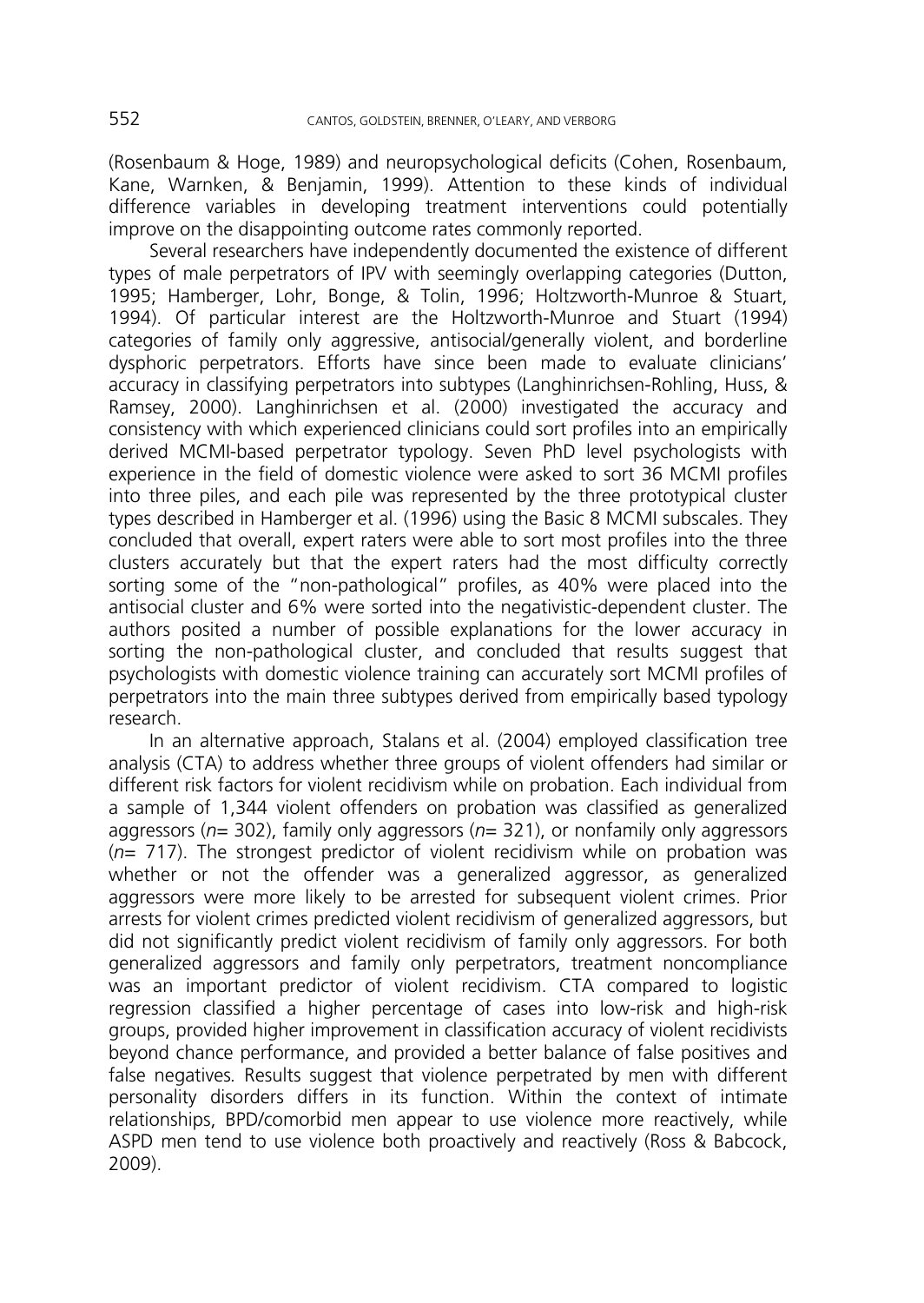A system for categorizing partner-violent men as either reactive or proactive aggressors was developed and evaluated by Chase, O'Leary, and Heyman (2001). Sixty partner-violent men were reliably categorized, and the distribution (62% reactive, 38% proactive) fell within the expected range. Construct validity was demonstrated, as several significant predicted group differences were found on factors of theoretical relevance to the typology model (affectivity, personality, and violence in the family-of-origin). Proactively versus reactively categorized participants were (a) more dominant and less angry during a 10-min inter-partner interaction, (b) more antisocial and aggressive-sadistic and less dependent, and (c) more frequently classified as psychopathic (17% vs. 0%).

Huss and Langhinrichsen-Rohling (2006) proposed that a clinical sample of domestic violence perpetrators could be categorized into distinct subgroups and that a particular subgroup of perpetrators would exhibit sufficient psychopathic characteristics to be clinically meaningful. Participants were interviewed in order to gather relevant social, familial, educational, criminal, and substance abuse histories. They were then administered several psychological measures, including the Psychopathy Checklist: Screening Version (PCL: SV). Results lent support to the empirical perpetrator typology identified by Holtzworth-Munroe, Meehan, Herron, Rehman, and Stuart (2000). However, despite the presence of a more antisocial subgroup, psychopathy did not consistently differentiate among perpetrators across the measured dependent variables such as the Conflict Tactics Scales and the drug and alcohol scales from the SASSI-II and the CDI (Huss & Langhinrichsen-Rohling, 2006).

While there has been widespread interest in the topic, efforts to replicate the three-part batterer typology of Holtzworth-Munroe and colleagues have been met with mixed success (Hamberger et al., 1996; Holtzworth-Munroe et al., 2000; Holtzworth-Munroe, Marshall, Meehan, & Rehman, 2003; Waltz, Babcock, Jacobson & Gottman, 2000). Boyle et al. (2008) suggested that a more easily applied method of distinguishing between subgroups of partner-violent men, based on a theoretically important behavioral distinction (i.e. the generality of the violence committed) provides a better focus for research in this area. They found that generally violent and partner only violent men differed on a number of characteristics, including lifetime history of conduct disordered and delinquent behavior, behavioral disinhibition, lifetime psychological abuse of intimate partners, and family of origin violence. However, prior studies have not examined whether there are also treatment completion differences between these two groups. Attention to these differences in treatment completion may improve on the poor treatment completion rates reported in the literature.

Recently, Stoops, Bennett, and Vincent (2010) provided the first direct evidence that a behavior based typology can predict both program completion and re-arrest in an urban criminal justice system in Cook County, Illinois. In this study, the authors compared treatment success for three types of DV perpetrators: those characterized by low-level criminality, dysphoria and volatile behavior, and dysphoria and general violence. However, while the authors claim that their behavior based approach to classifying these men would make it easier for criminal justice and community staff with less training in psychological assessment to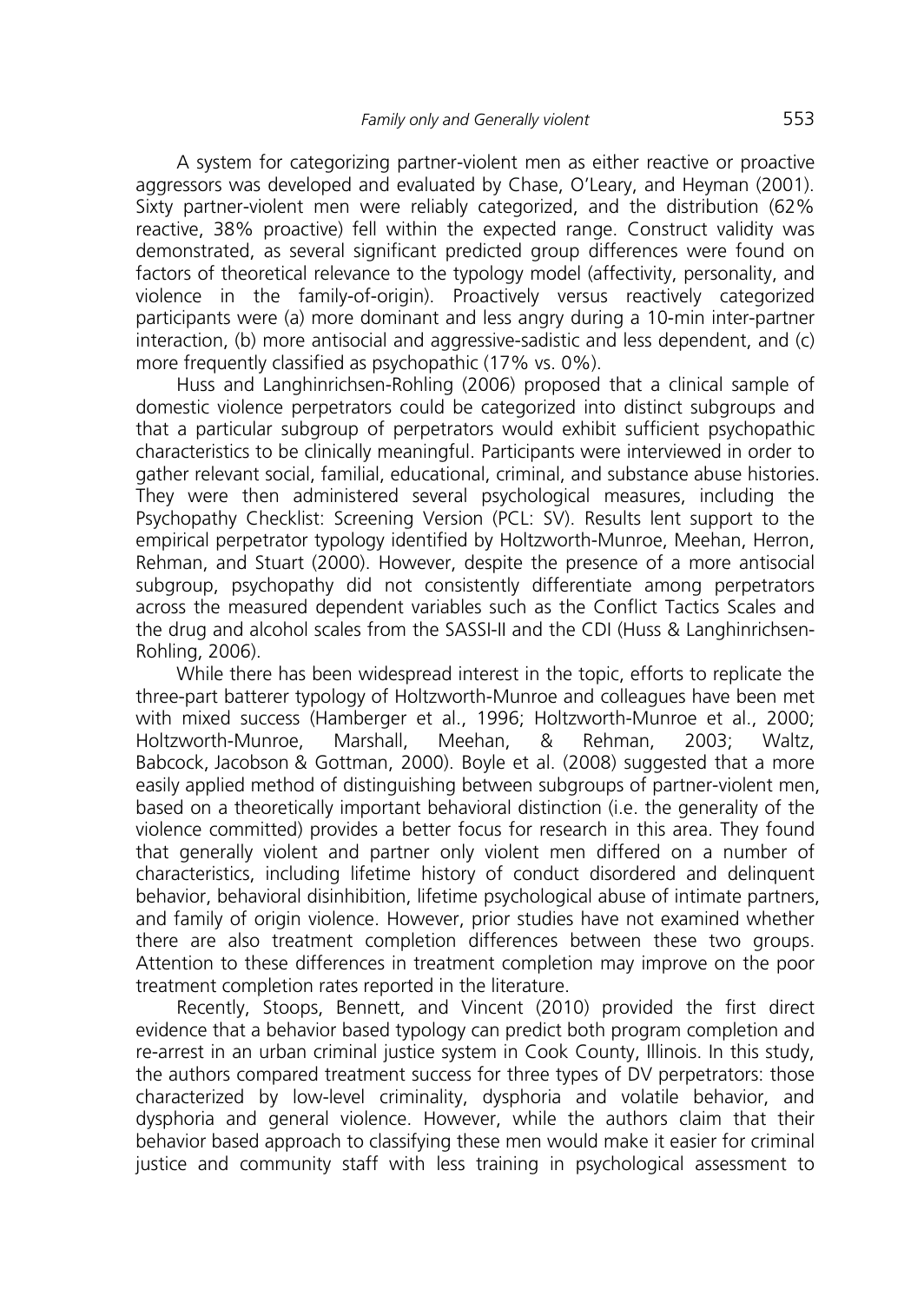classify men along the tri-fold typology, their use of complicated statistical procedures to develop their classification system limits its application to the real world.

We concur with Boyle et al.'s (2008) suggestion that a more easily applied method of distinguishing between subgroups of partner violent men, based on a theoretically important behavioral distinction (i.e. the generality of the violence committed), provides a better focus for research in this area. However, most studies have used the men's responses to some combination of psychological measures to classify the men on the generally violent/family only violent typology. An exception is that of Boyle et al. (2008), who distinguished generally violent and partner only violent men on the basis of self-reports of intimate partner aggression and physical aggression outside the home. From a research perspective, it is interesting to develop behavioral subtypes based on several factors simultaneously, as illustrated by Stoops et al. (2010). However, it is a much too cumbersome method to use in the day-to-day clinical management of men arrested for IPV mandated to attend a partner abuse intervention program. Procedures such as the ones described and implemented in previous studies are likely to elicit resistance in the professionals and probation officers responsible for assigning men to treatment. Thus, it is important to provide professionals/probation officers in the field with an easy to administer measure that both a) clearly differentiates perpetrator subtypes and b) maximizes the probability that it will be used in clinical practice.

In this paper, we report on the feasibility of developing a simple, easy to administer behavioral measure, to be utilized in a probation setting in order to categorize male perpetrators of IPV based on a Family only (FO) - Generally violent (GV) typology. We will report on the development of the coding system for this categorization as well as the application of this categorization measure with a group of men placed on probation for IPV. It was predicted that GV men would be younger and have greater demographic risk factors, such as less formal education and higher levels of unemployment. We also predicted that GV men would evidence greater criminal history risk, including a younger age when first arrested, a greater number of prior convictions, and lengthier current sentences. We also expected that GV men would have greater frequency of alcohol and substance abuse problems as well as mental health problems relative to FO men. Finally, we predicted that, after controlling for race, GV men would be rated as having a higher risk to reoffend by probation officers and would be less likely to complete a partner abuse intervention program as compared to FO violent men.

If in fact GV men have greater likelihood of substance and alcohol abuse problems, consideration of interventions to address such concerns are necessary. Additionally, more research is warranted evaluating the degree of progress addressing abuse problems that is necessary prior to the onset of interventions targeting partner aggression. If GV men have lower levels of educational attainment and are underemployed, interventions that facilitate entering the work force may be warranted. This is based on the proposition that having a job and societal ties are associated with having a stake in conformity and being less likely to recidivate (Cantos & O'Leary, 2014). Conversely, Family only violent men may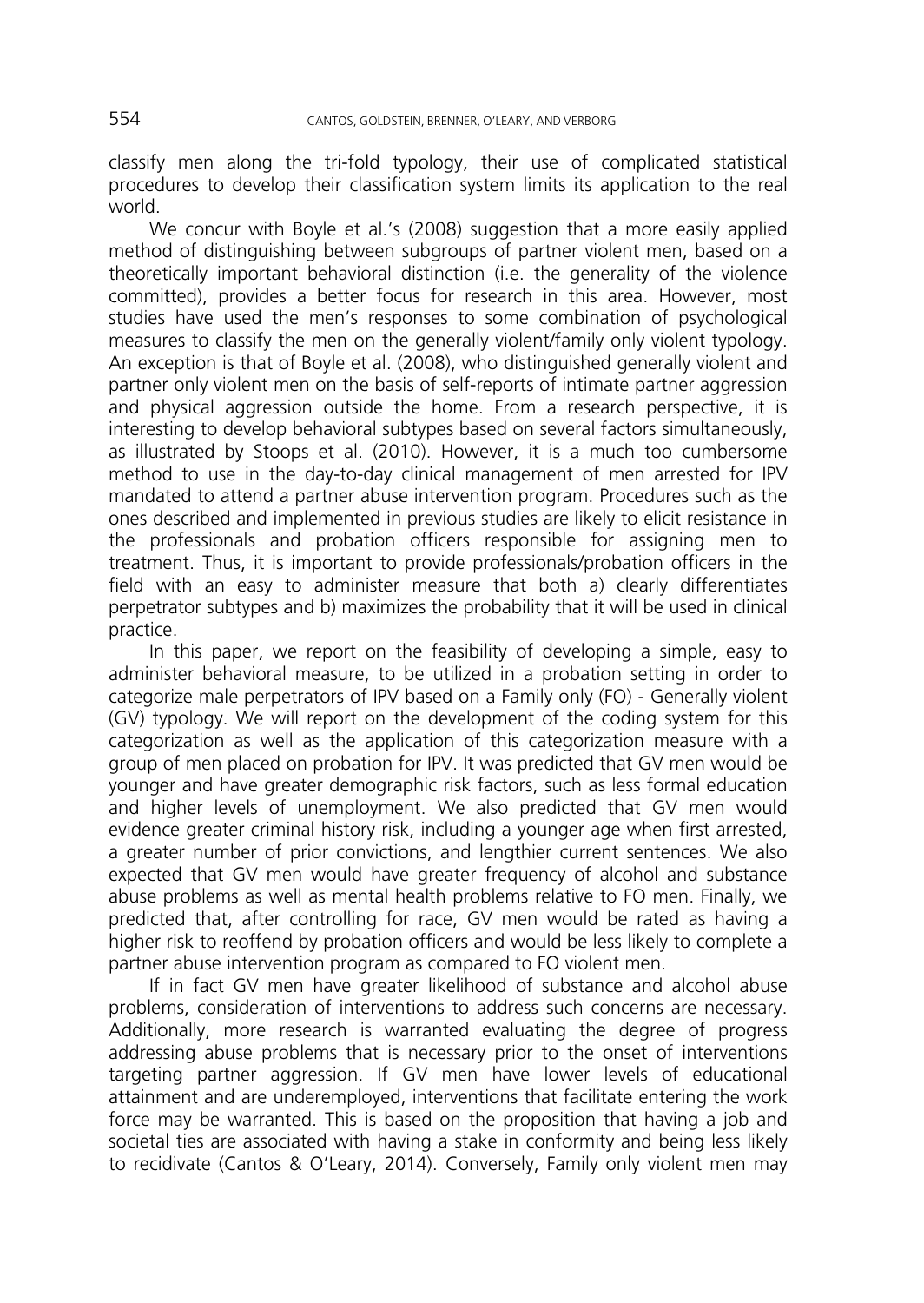require interventions that address the relationship dynamics of the men and their partners. Stith, McCollum, and Rosen (2011) have shown that implementing an intervention addressing psychological and physical aggression prior to a couplesbased intervention may be both efficacious and lead to lower levels of participant dropout.

#### **Method**

### *Sample*

The sample consisted of 456 men placed on probation in Lake County, IL over a 3-year period (2006, 2007, and 2008) after having been arrested for IPV. The men were between the ages of 17 and 72 with an average age of 33.94 (*SD*= 10.47). The age when men were first arrested ranged from 9 to 63 with an average age of 20.16 (*SD*= 8.46). The average reported income level was \$20,214 with a range of \$0 to \$150,000 (*SD=* \$24,922). The number of present offenses ranged from 0 to 7 (M= 0.30, SD= 0.68). The number of reported prior orders of protections ranged from 0 to 6 (*M*= 0.75, *SD*= 0.91). The number of prior adult convictions ranged from 0 to 22 (*M*= 4.17, *SD*= 4.14).

Information was available regarding the relationship with the victim for 357 of the men. The largest percentage, 42% had aggressed against a girlfriend, 34% against a wife, and 24% against an ex-girlfriend or ex-wife. Thirty-four percent of the men reported themselves as single, 25% as having a girlfriend, 32% as married, and 8% as divorced. The majority, 57%, were in a relationship. With respect to living arrangements prior to arrest, 32% reported themselves as living with their significant other or spouse, 37% as separated, and 28% as having no contact. Fifty-six percent of the men reported themselves to be working and 44% as unemployed. The greatest percentage of men was Caucasian (43.8%), with the rest being comprised of African Americans (35%), Latinos (20%), and men of other ethnicities (2%) (Table 1).

## *Measures*

Criteria were developed to categorize each individual into a perpetrator subtype (FO violent or GV) as well as the presence or absence of substance abuse and mental health issues. Information was gathered through Lake County Probation Services. Data were acquired from each man's file, consisting of the Level of Service Inventory-Revised (LSI-R), Pre-Intake Probation Form, and police record. Following the development of the criteria for each respective measure, two psychology graduate student raters first rated a sample of 30 men conjointly using the specified criteria. They subsequently rated an additional 30 men independently. Since the initial interrater kappa coefficient for perpetrator type was not acceptable (i.e., below .70), the raters proceeded to independently rate an additional sample of 30 men following discussion of the disagreements in the first sample. As indicated below, Kappas were acceptable at this point (reported below as Time 1 Kappas) and they proceeded to rate the entire sample using these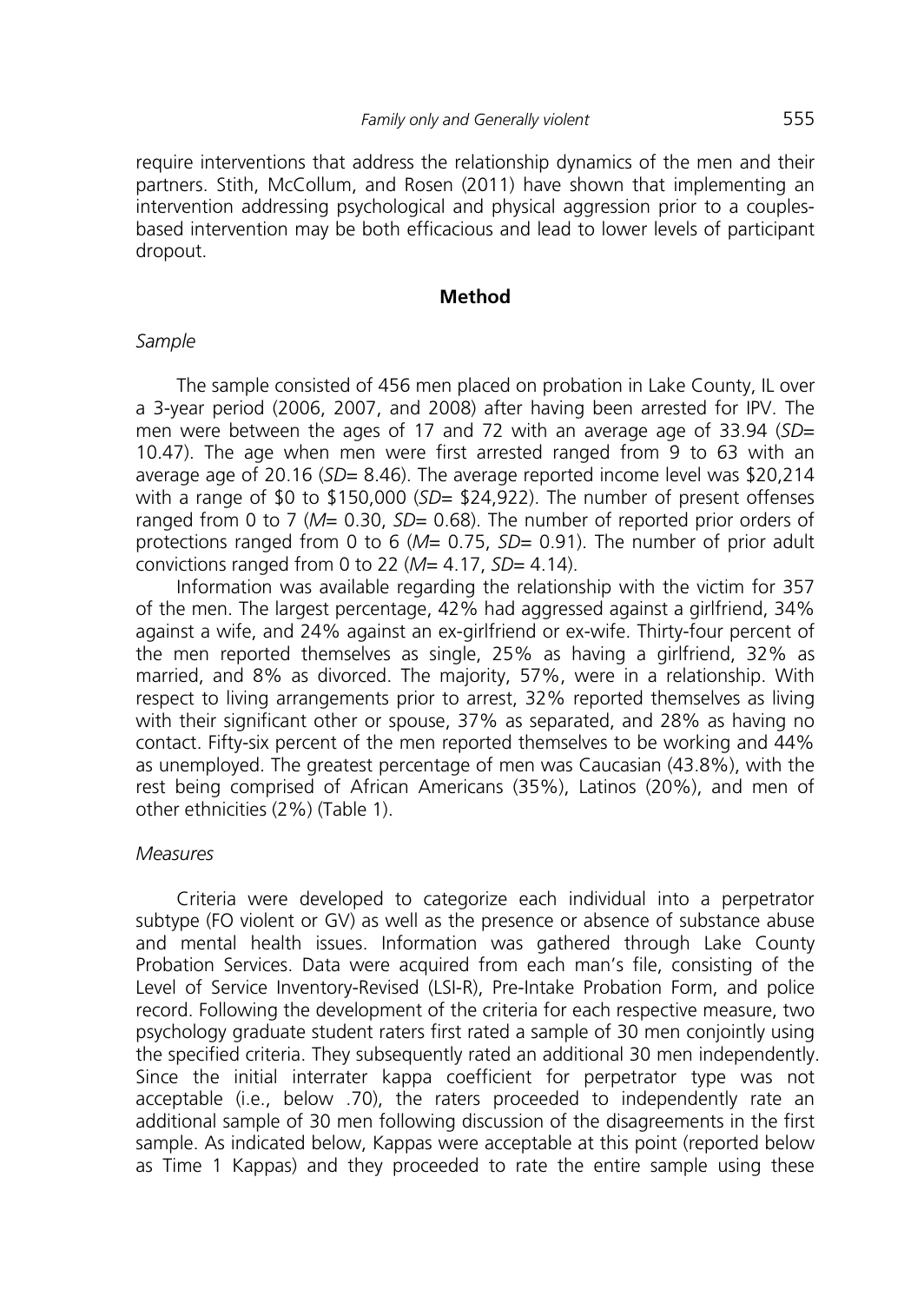categories. To code for type of offender, substance abuse, and mental health issues the raters overlapped on an additional 20 subjects, every 100 cases, so that any interobserver agreement drift could be detected (Time 2 through Time 4 reported below). Interobserver drift was noted for Time 3 of the FO-GV ratings. This was addressed by having the raters discuss their ratings to identify sources of disagreement. They subsequently proceeded to rate the remaining cases with a Kappa of 1.0, suggesting the drift was corrected.

|                             | Family only   |     | Generally violent |     |            |
|-----------------------------|---------------|-----|-------------------|-----|------------|
| Demographic characteristics | $\frac{0}{0}$ | n   | $\%$              | n   | $\chi^2$   |
| Education                   |               |     |                   |     |            |
| High School or greater      | 66.5          | 257 | 56.7              | 180 | $4.40*$    |
| Employment                  |               |     |                   |     |            |
| Employed                    | 64.0          | 258 | 43.4              | 180 | $18.25***$ |
| Relationship status         |               |     |                   |     |            |
| Married                     | 38.7          | 266 | 21.3              | 183 | $15.20***$ |
| In a relationship           | 62.7          |     | 49.7              |     | $7.56**$   |
| Race/ethnicity              |               |     |                   |     | 36.01***   |
| Caucasian                   | 51.3          |     | 33.2              |     |            |
| AA                          | 23.8          | 269 | 51.3              | 187 |            |
| Latino                      | 23.4          |     | 15.0              |     |            |
| Other                       | 1.5           |     | < 1.0             |     |            |

| Table 1 |                                    |  |
|---------|------------------------------------|--|
|         | Sample demographic characteristics |  |

*Note:* Differences based on type of offender are designated with asterisks, \**p*< .05, \*\**p*< .01, \*\*\**p*< .001. Chi square value for race/ethnicity does not include other category, as the expected count does not meet the assumption that cell count is at least 5.

*Family only violent vs. Generally violent.* Men were sorted as FO violent if no other history of violent behavior was present on record besides domestic violence arrests; men were sorted as GV if they had a history of at least one official violent offense (not including the current offense) in their arrest record that was not domestic violence related, including simple battery, aggravated assault, armed robbery, disorderly conduct, etc.. Resisting arrest was not sufficient for categorization as GV. Information regarding childhood conduct problems, conduct disorder, and/or gang affiliation was examined to clarify classifications of individuals in the GV category because the non-IPV offense was often not clear and simply listed as battery. The presence of childhood conduct problems, conduct disorder, and/or gang affiliation was not utilized as a sole criterion for determination of GV status. Those men who had a history of conduct disorder and aggression towards others (both inclusive) in childhood were rated as GV if there was additional evidence of aggression against non-intimate partners in their files (see Appendix A for the full criteria). For example, an individual who had multiple arrests for battery, in which it was unclear whether such acts were against an intimate partner or other individual, would require additional support for the classification of GV. In such cases, documentation in the Probation Report File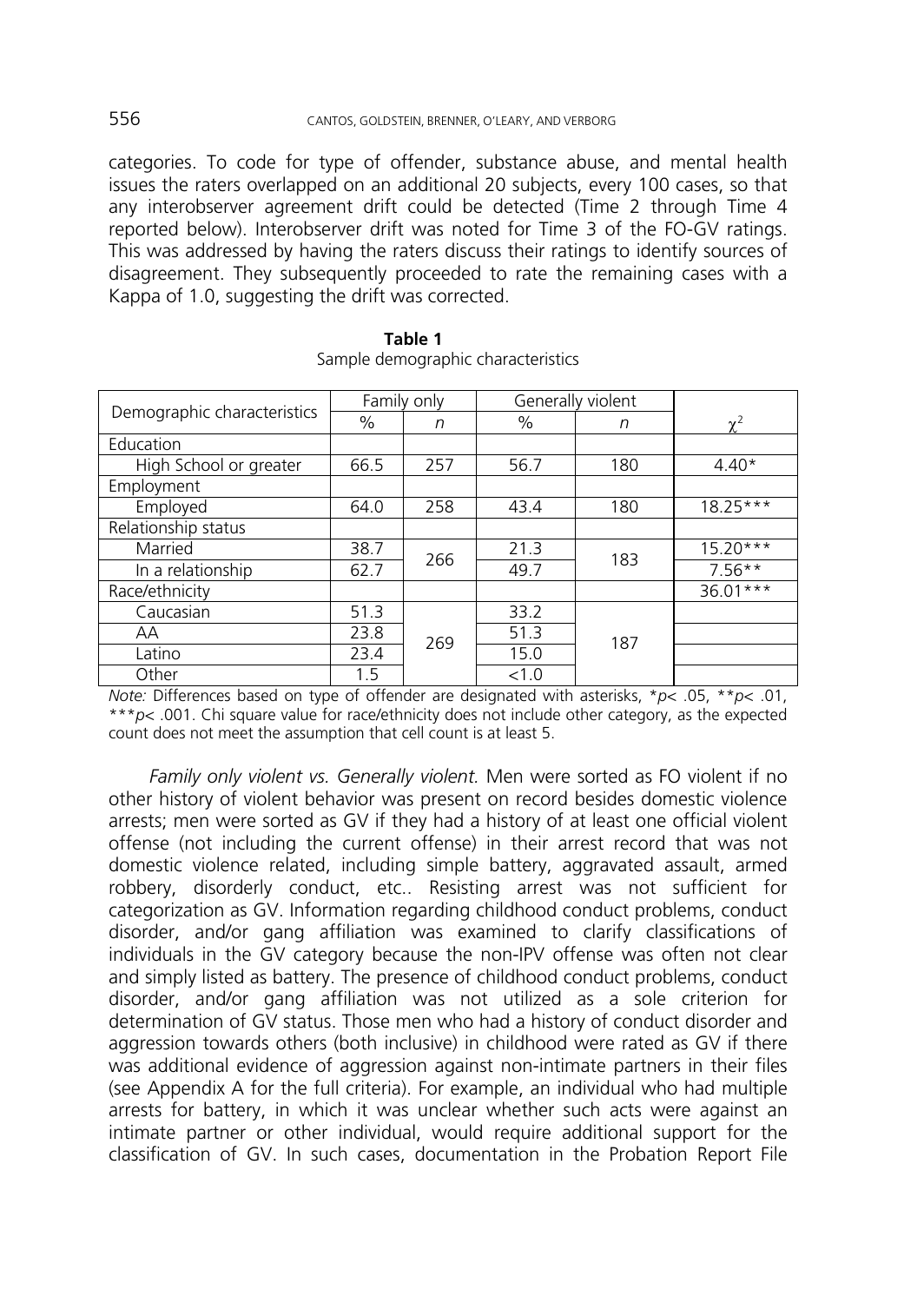and/or a psychological report on file indicating the presence of childhood conduct problems, conduct disorder, and/or gang affiliation would be utilized to help bolster the categorization of an individual as GV. Kappas ranged from .61 to 1.0 for the dichotomous categorization of GV vs. FO violent men (Kappa coefficient time 1: 0.79; time 2: 0.90; time 3: 0.61; time 4: 1.0).

*Substance abuse*. Men were assessed for alcohol abuse, drug abuse, or both (see Appendix B for the full criteria). Alcohol abuse was additionally classified as mild, moderate, or severe depending on the level of treatment individuals were mandated to attend. An official record of treatment was necessary to be categorized as having alcohol abuse. Men with an official record of having a driving under the influence of alcohol DUI conviction must have been mandated to attend treatment to be classified as having alcohol abuse. Those men with arrests pertaining to illegal substances (i.e., possession of drugs, possession of paraphernalia, driving under the influence) were categorized as having drug abuse. Additional self-report data of substance abuse was used to classify men into the substance abuse categories. (Alcohol Abuse: Kappa coefficient time 1: 0.75; Time 2: 0.83; time 3: 0.89; Time 4: 1.0; Substance abuse: Kappa coefficient time 1: 0.90 Time 2: 0.76; Time 3: 0.73; Time 4: 0.78).

*Mental health*. Individuals with prior hospitalizations for mental health problems, suicidal thoughts and/or behaviors, and prescribed use of psychotropic medications qualified men as having presence of mental health issues. Diagnoses provided by agencies relating to the arresting case were subject to further investigation of the individual's file, such as family history and treatment history. Expressing depressed or sad thoughts was not a single qualifier for the presence of mental health problems. (Kappa coefficient time 1: 0.85; time 2: 0.70; time 3: 0.70: time 4: 1.0).

*Treatment completion*. Court-mandated domestic violence treatment data were assessed by information derived from treatment and probation notes in each man's file. Individuals who did not start treatment, or started but did not complete treatment, were categorized as not completing treatment. Individuals who completed treatment were categorized as such. Criteria used to determine if treatment was completed are included in Appendix C (note: Illinois mandates a minimum of 24 weeks of treatment).

*Level of Service Inventory-Revised* (LSI-R). The LSI-R is an objective, quantifiable instrument that provides a measure of one's risk to reoffend. It is a semi-structured interview comprised of 54 items that are divided into 10 subcomponents (Criminal History, Education/Employment, Financial, Family/Marital, Accommodation, Leisure/Recreation, Companions, Alcohol /Drug problems, Emotional/Personal, and Attitude/Orientation). In the current study, the total LSI-R score demonstrated high internal consistency (*α*= 0.89) (Goldstein, Brenner, Cantos, Fowler, & Lee, 2012) with comparable risk-domain internal consistency values to that of a large sample of normative U.S. inmates (Andrews & Bonta, 2003). In the current study, we considered the LSI-R total score.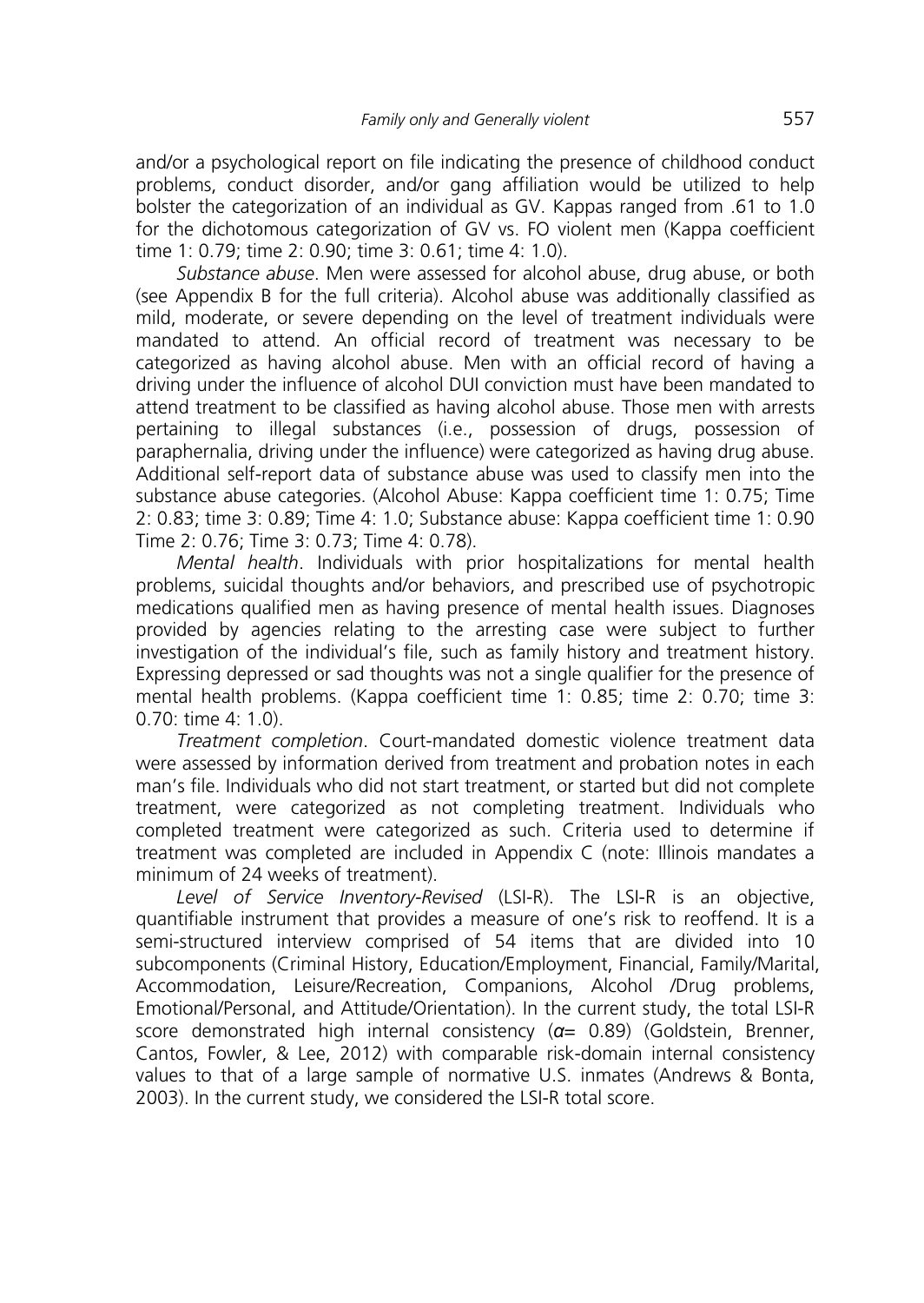#### *Research design*

The study consists of an examination of records for men who were placed on probation and mandated to attend treatment following arrest involving a charge of domestic violence over a 3-year period (2006-2008) in Lake County, Illinois. This study was reviewed by the Institutional Review Board established by Rosalind Franklin University of Medicine and Science and was granted Exempt status given that it was based on an examination of records check; Protocol # 300.10 PY. While the data were collected over a 3-year period, the study was not longitudinal. Rather, it simply took 3 years to collect data on the 456 men. Records of all men placed on probation over this 3-year period were thoroughly reviewed for preintervention and post-intervention information. A coding system was used to categorize the men as either Family only violent (FO) or Generally violent (GV) (Appendix A). We also had a coding system to categorize the men as to the presence or absence of alcohol or substance abuse problems, as well as mental health issues.

It would take a probation officer with a new probation case approximately 3- 4 minutes to review the arrest records and 5 minutes to review the probation records. Raters reviewed files at four different time periods across three years as men were entered into the system. Additional details regarding the rating system appear in the Methods section, and the specific criteria are provided in Appendix A. In brief, the goal was to have a categorical rating system that could be used easily and quickly without resorting to any statistical analyses. While one might chose to use only arrest records to save time in categorizing men, the use of probation records provided additional independent data. Type II error rates for categorizing men as GV were lower using self-reports to probation officers but type I error rates for categorizing men as GV were lower using official arrest records that made the categorization less subject to type 2 errors (Weber, Taylor, Cantos, & O'Leary, 2015).

We then examined the differences between those men categorized as FO violent versus GV on demographic variables such as age, income, and level of education. Additionally, we examined differences between FO violent and GV men on criminal history variables. We also examined relationships between type of offender and alcohol abuse, substance abuse, and mental health issues. Finally, we examined relationships between type of offender and total risk to reoffend (as determined by the Level of Service Inventory-Revised), as well as court-mandated treatment completion. For both of these relationships, we also controlled for race, given racial distinctions between perpetrator subtypes in the sample, as well as the potential for differences in recidivism classification based on race (Whiteacre, 2006).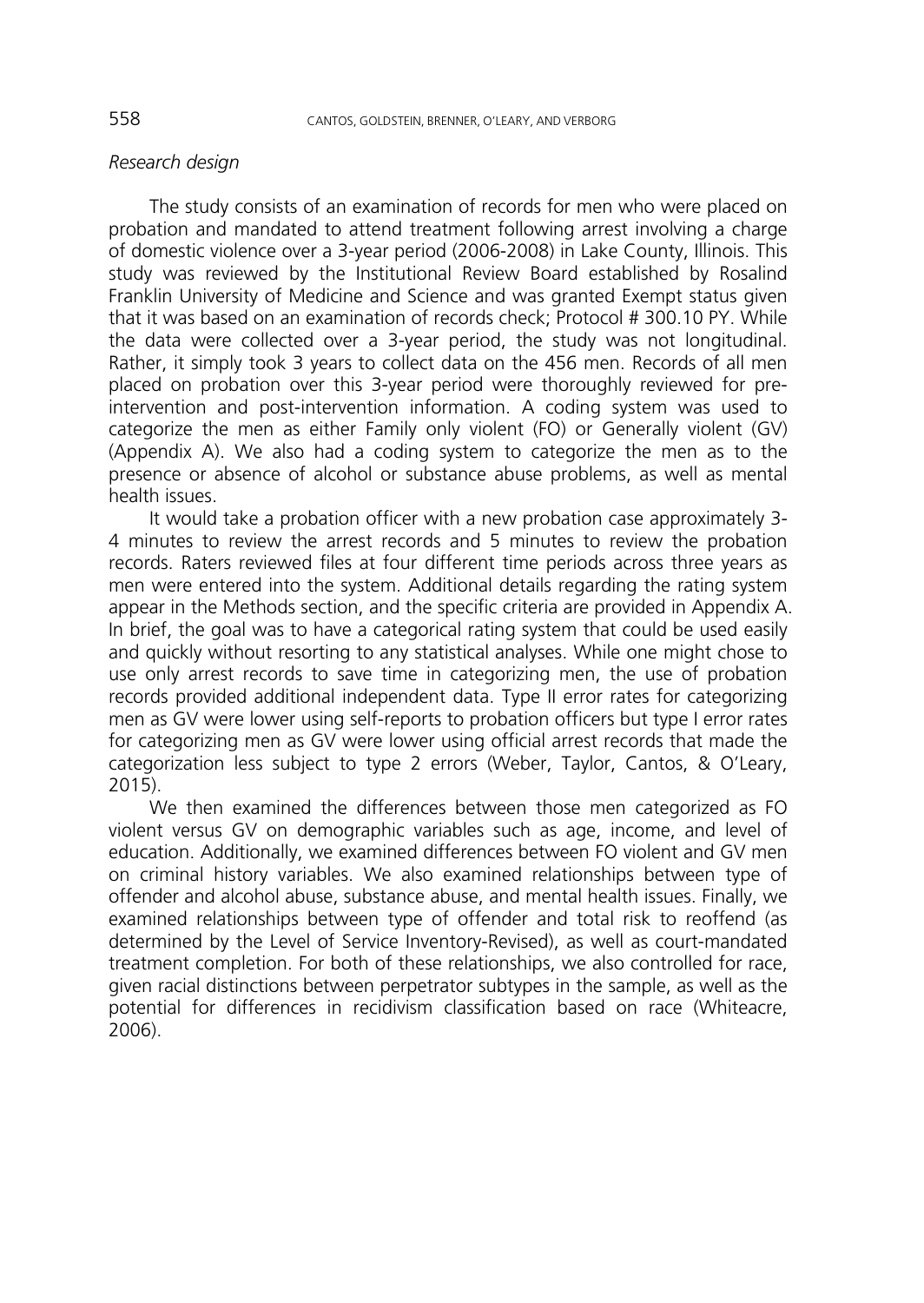## **Results**

#### *Type of violence*

Fifty-nine percent (*n*= 269) of the men were categorized as FO violent and 41% (*n*= 187) were categorized as GV. As predicted, FO violent men were older (FO *M=* 35.3*, SD*= 10.93; GV *M=* 31.9, *SD*= 9.42; *t* [434]= 3.45, *p*< .00l) and reported higher incomes than GV men (FO *M*= \$21,790, *SD=* \$20,676; GV *M= \$*11,083, *SD*= \$14,344); *t* [323]= 5.51, *p*< .001). Because this variable (income) was highly skewed, we introduced the systematic removal of outliers to reduce heterogeneity procedure as recommended by Shen, Liu, and Ott (2011).

## *Differences in demographic variables for perpetrator types*

Fifty-seven percent (*n*= 102) of men classified as GV had achieved an educational level of high school or greater. Conversely, sixty-seven percent (*n*= 171) of FO violent men achieved an educational level of high school or greater. This difference was statistically significant, χ<sup>2</sup> (1, 437)= 4.40, *p=* .04, φ= .10. Fiftyseven percent (*n*= 102) of GV men were unemployed, while 36% (*n*= 93) of FO violent men were unemployed. This difference was statistically significant,  $\chi^2(1)$ , 438)= 18.25, *p*< .001, φ*=* .20**.** Fifty percent (*n*= 92) of GV men reported being single, while 37% (n= 99) of FO violent men reported being single. This difference was statistically significant,  $\chi^2(1, 192)$ = 7.56, *p*= .006, φ= .13. Twenty-one percent (*n=* 39) of GV men were married versus 39% (*n*= 103) of FO violent men. This difference was statistically significant, χ<sup>2</sup> (1, 449)= 15.20, *p*< .001, φ*=* .18. Generally Violent men differed significantly from FO violent men with regard to their ethnic/racial group representation,  $\chi^2(2, 451)$ = 36.01,  $p$ < .001,  $\phi$ = .28 The GV group was comprised of 33% (31%) Caucasians, 15% (31%) Latinos, and 52% (60%) African Americans. The FO violent group was comprised of 52% (69%) Caucasians, 24% (69%) Latinos, and 24% (40%) African Americans (percentages reported in parentheses correspond to the percentage of individuals from each ethnic group classified as such).

#### *Differences in criminal histories for perpetrator types*

Generally violent men were younger when first arrested (FO *M=* 22.63, *SD=* 9.77; GV *M*= 17.19, *SD*= 5.22; *t* [291]= 6.54, *p*< .001), and had a greater number of prior adult convictions compared to the FO violent men (FO *M*= 3.19, *SD*= 2.58; GV *M*= 4.13, *SD*= 2.89; *t* [197]= 1.89, *p=* .04). Generally violent men also received longer sentences for the arresting event as compared to FO violent men (FO *M*= 18.4 months, *SD*= 6.82; GV *M*= 20.23, *SD*= 6.45; *t* [439]= 2.84, *p=* .004) (Table 2).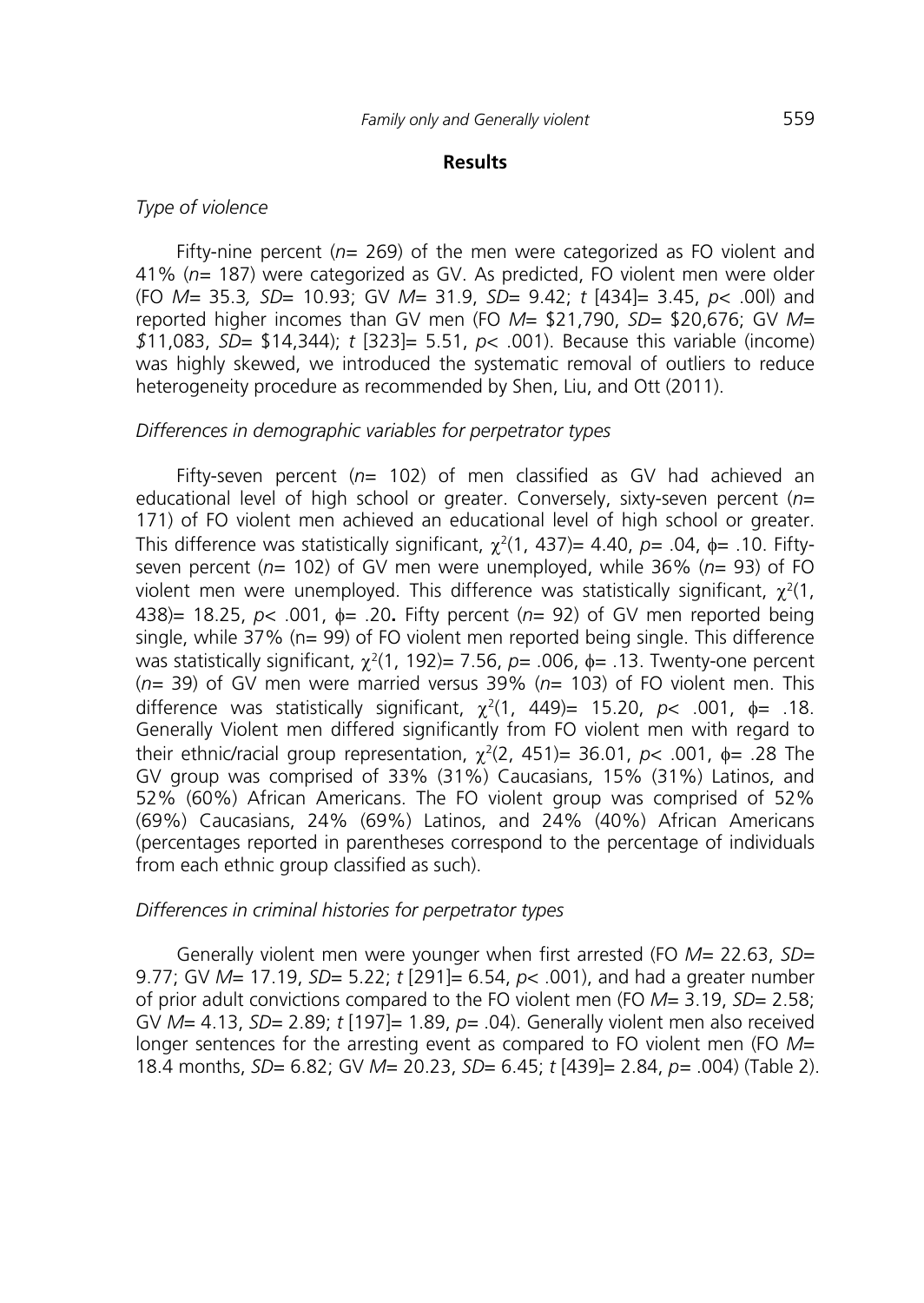| Criminal risk variables     | Family only  |     | Generally violent |     |           |
|-----------------------------|--------------|-----|-------------------|-----|-----------|
|                             | M(SD)        | n   | M(SD)             |     | t-test    |
| Age at first arrest         | 22.63 (9.77) | 185 | 17.19 (5.22)      | 154 | $6.54***$ |
| Prior convictions           | 3.19(2.58)   | 105 | 4.13(2.89)        | 86  | $1.89*$   |
| Length of sentence (months) | 18.40 (6.82) | 256 | 20.23 (6.45)      | 185 | $2.84**$  |
| LSI-R total score           | 19.93 (9.02) | 237 | 27.78 (7.78)      | 145 | $8.98***$ |

| Table 2 |  |  |  |                                                          |  |
|---------|--|--|--|----------------------------------------------------------|--|
|         |  |  |  | Means and standard deviations of criminal risk variables |  |

*Note:* Differences based on type of offender are designated with asterisks, \**p*< .05, \*\**p*< .01, \*\*\**p*< .001.

# *Differences in alcohol use for perpetrator types*

Seventy-four percent (*n*= 331) of the sample was rated as having some degree of alcohol abuse. Fifty percent (*n=* 225) of the sample was classified as having moderate to severe alcohol problems and a further 23% (*n*= 106) was classified as having mild alcohol problems. Sixty-nine percent (*n*= 183) of FO violent men were classified as having alcohol problems. Conversely, 80% (*n=* 148) of GV men were classified as having alcohol problems. This difference was statistically significant, χ<sup>2</sup> (1, 449)= 6.41, *p*= .01, φ= .12. Forty-four percent (*n*= 117) of FO violent men were classified as having moderate to severe alcohol problems compared to 58% (*n=* 108) of GV men. This difference was statistically significant, χ<sup>2</sup> (1, 449)= 8.60, *p=* .003, φ*=* .14.

#### *Differences in substance use for perpetrator types*

Fifty-nine percent ( $n=$  271) of the sample as a whole was classified as having substance abuse problems. More specifically**,** 48% (*n*= 128) of FO violent men were classified as having substance use problems. Seventy-six percent (*n*= 143) of GV men were classified as having substance use problems. This difference was statistically significant, χ<sup>2</sup> (1, 456)= 38.18, *p*< .001, φ*=* .29.

## *Differences in mental health problems for perpetrator types*

Thirty-four percent of the sample (*n*= 155) was classified as having had mental health problems at some point in their lives. Thirty-two percent of FO violent men (*n*= 85) were classified as ever having had mental health problems. Thirty-seven percent (*n=* 70) of GV men were classified as ever having had mental health problems. This difference was not statistically significant.

#### *Differences in LSI-R score for perpetrator types*

Generally violent men obtained significantly higher total LSI-R scores than FO men (FO *M*= 19.93, *SD*= 9.02; GV *M*= 27.78, *SD*= 7.78; *t* [339]= 8.98, *p*< .001, *d=* .93). This indicates that GV men were deemed to be at a higher risk to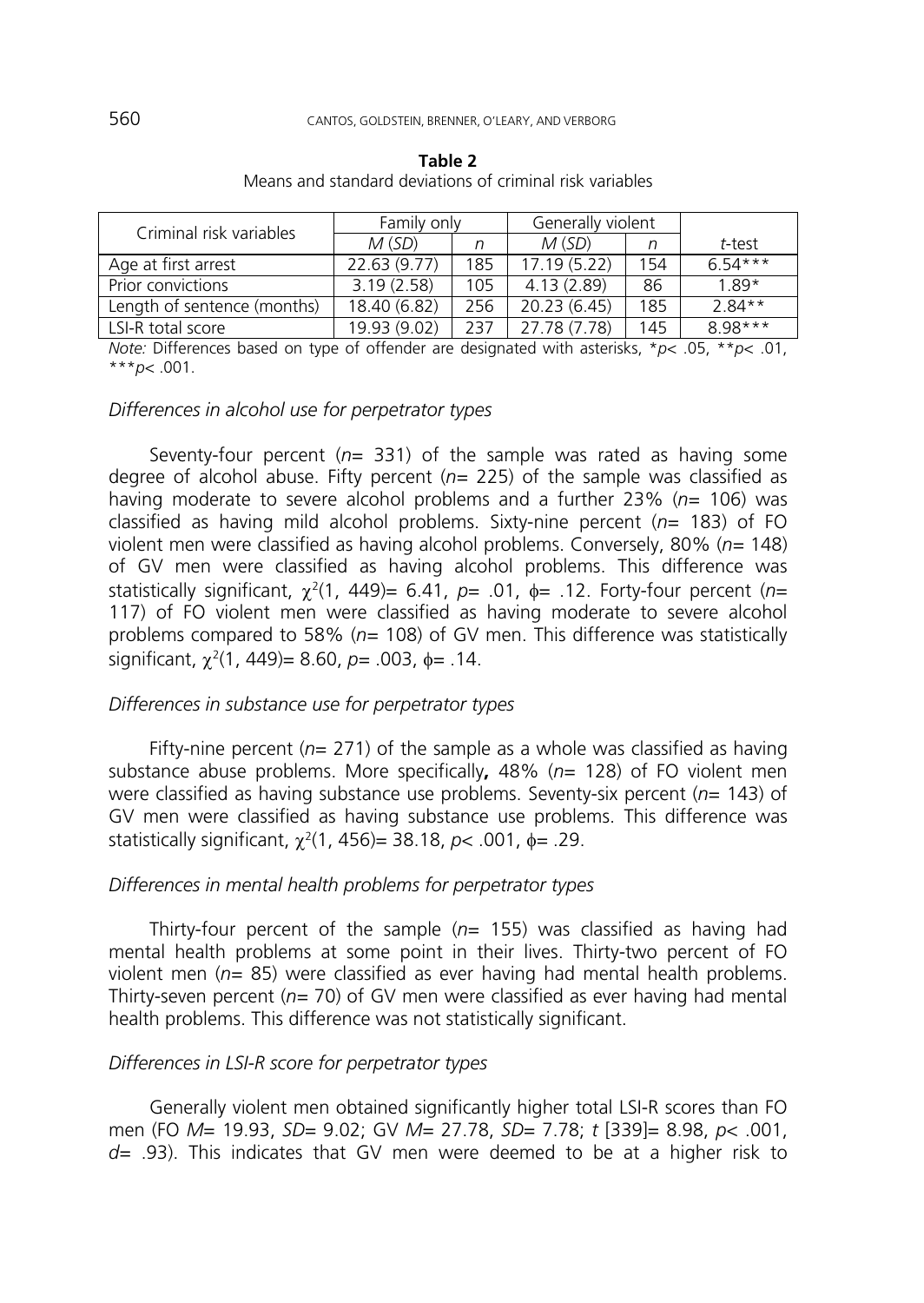reoffend, as compared to FO violent men, by probation officers. An ANCOVA for FO violent versus GV men on total LSI-R score controlling for race was found to have a statistically significant main effect of perpetrator type, *F*(1, 377)= 48.55, *p*< .001. A non-significant main effect for race, *F*(1, 377)= 2.67, *p*> .05, and a non-significant interaction, *F*(2, 377)= 2.88, *p*> .05 were demonstrated.

## *Differences in treatment completion for perpetrator types*

In the overall sample 53.6% (*n=* 218) of men completed domestic violence treatment. Results indicated that as predicted, FO violent men were more likely to complete treatment than GV men. Sixty-five percent of men classified as FO violent (*n=* 156) completed treatment. Thirty-seven percent (*n=* 61) of men classified as GV completed treatment. This difference was statistically significant,  $\chi^2(1)$ , 412)=34.57, *p*< .001, φ= .29. A logistic regression for FO violent versus GV men on treatment completion status controlling for race was found to have a statistically significant main effect of perpetrator type,  $\chi^2(1, 401)$ = 16.92, *p<* .001. A significant main effect of race was found,  $\chi^2$ (2, 401)= 28.57, *p*< .001. A nonsignificant interaction,  $\chi^2(2, 401)$ = .50,  $p$ > .05 was demonstrated. (Table 3).

|                        |        | ОR   |               |
|------------------------|--------|------|---------------|
| <b>Education Level</b> | .43    | 1.20 | .765-1.88     |
| Race/Ethnicity         | .004   |      |               |
| ΑA                     | .001   | .45  | $28 - 73$     |
| Latino                 | .78    | .92  | $.50 - 1.68$  |
| <b>Marital Status</b>  | .046   | 1.63 | $1.01 - 2.63$ |
| Illicit substance use  | < .001 | .42  | $.26 - .66$   |
| Employment status      | .045   | 157  | 1 01-2 44     |

**Table 3**  Logistic regression- predictors of offender type

*Note:* Reference groups are as follows- Offender type (Generally violent); Education level (less than High School degree); Race/Ethnicity (Caucasian); Marital status (single); Illicit substance use (none); Employment status (unemployed). Model summary: χ2= 62.64, *p*< .001; -2 log likelihood= 513.54; Nagelkerke *R2* = .185.

# *Predictors of type of perpetrator*

A logistic regression analysis was performed to further examine the relationship between independent predictor variables and type of offender. As shown in Table 3, education level, ethnicity/race, marital status, presence or absence of illegal substance use, and employment status were entered into the model. Although GV and FO violent men differed with respect to criminal history, it was not included in the regression equation due to the high level of overlap between criminal history and the GV construct. Additionally, alcohol use was not included in the regression equation because of the extremely high percentage of alcohol abuse in each group. While holding other variables constant, ethnicity/race (*p=* .004), marital status (*p=* .046), substance use (*p*< .001), and employment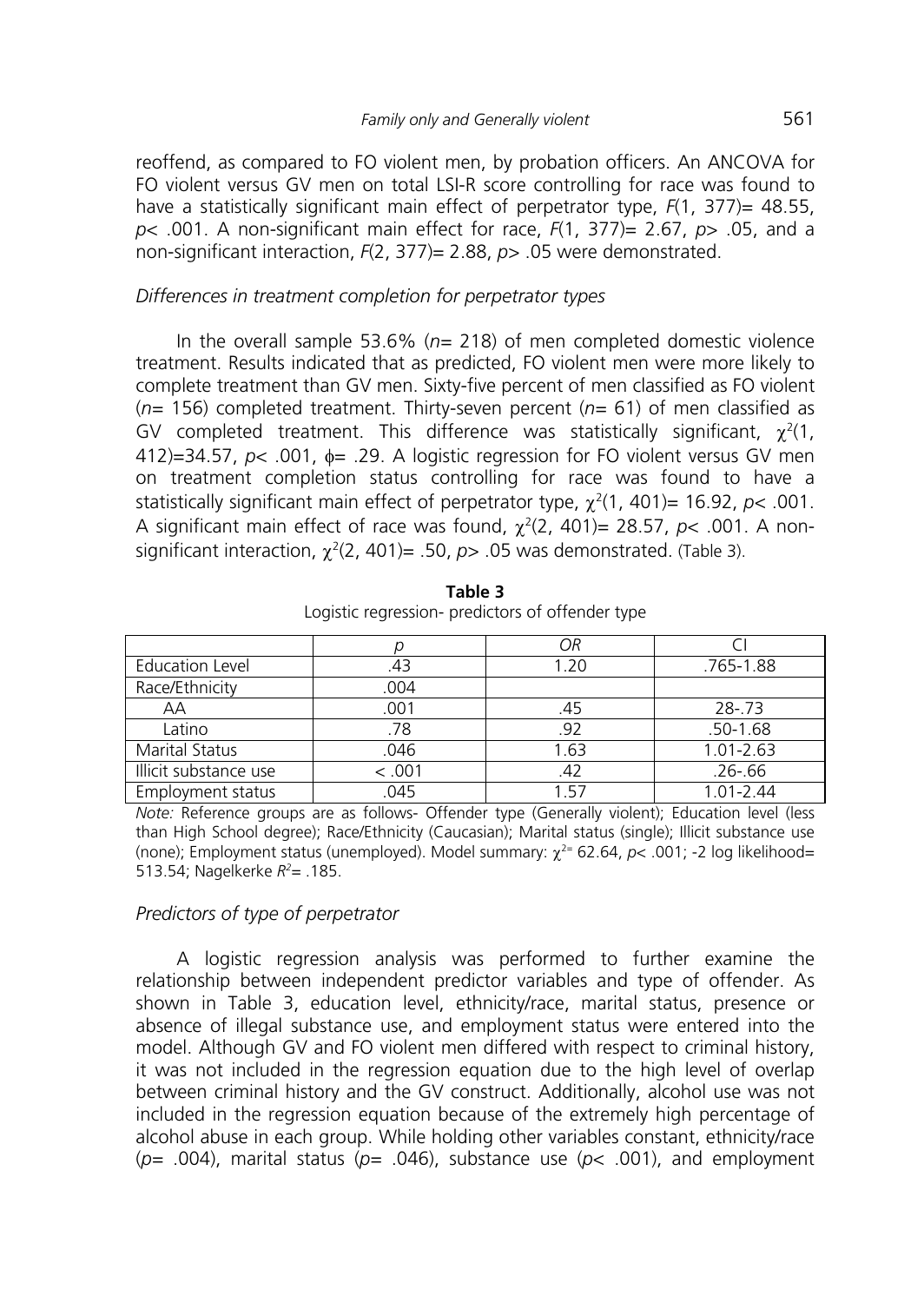status (*p*= .045) were significantly related to type of perpetrator. Education level was not significant (*p*> .05). The model accounted for approximately 18.5% (Nagelkerke  $R^{2=}$  .185) of the variance in type of perpetrator.

### **Discussion**

This study demonstrates the viability of developing an easy to administer behavioral rating scale (based on past history of aggression) for probation officers to categorize men placed on probation following arrest for IPV. While graduate students provided the ratings herein, the developed categorization system can be easily implemented by probation officers in everyday practice. In fact, with direct questions by probation officers at the initial assessment of the offender, the probation officer could presumably categorize men as FO vs. GV within 10 minutes using the criteria in Appendix A via a direct interview in addition to consulting the probationer's criminal justice record which is readily available to them. Use of the rating system with a sample of men on probation in Lake County, IL provides support for conceptualizations emphasizing the heterogeneity of male perpetrators of IPV. Attention to this heterogeneity may be beneficial in determining the most appropriate treatment for each individual, as well as predicting treatment dropout. This is particularly important given that dropout rates for these interventions have been reported to be as high as 50 to 70 %, as cited previously.

Results indicate that GV and FO violent men differed on a number of demographic variables. Additionally, GV men were more likely to abuse alcohol and illegal drugs as compared to FO violent men. Generally violent individuals were also less likely to complete domestic violence treatment than were FO violent individuals. These differences in treatment completion between FO and GV men remained even after we controlled for race differences. Family only violent men were older, reported higher incomes, were more frequently employed, were more likely to be married or in a relationship, and were older when first arrested than GV men. Furthermore, GV men received longer sentences than FO violent men and had experienced a greater frequency of prior convictions. Thus, the data herein provide both concurrent validity (e.g., income, employment, and marriage) as well as predictive validity (treatment sessions attended and rates of treatment completion).

 These differences are consistent with the stake in conformity hypothesis (Bouffard & Muftic, 2007) and strongly suggest that treatment completion for FO violent men may be governed by stake in conformity variables. That is to say, these men may have more to lose (i.e. married and employed) if they re-offend, and thus are more likely to be compliant to avoid further sanctions. Results also suggest that different strategies need to be implemented for GV men to help facilitate treatment completion and compliance with court sanctions given their younger age and greater experience in the criminal justice system despite their younger age. It may also be that variables related to aggression and criminality are more important to consider in treatment planning with GV men. Interestingly and consistent with the latter, probation officers who have substantial experience working with this population rated GV men at higher risk to reoffend compared to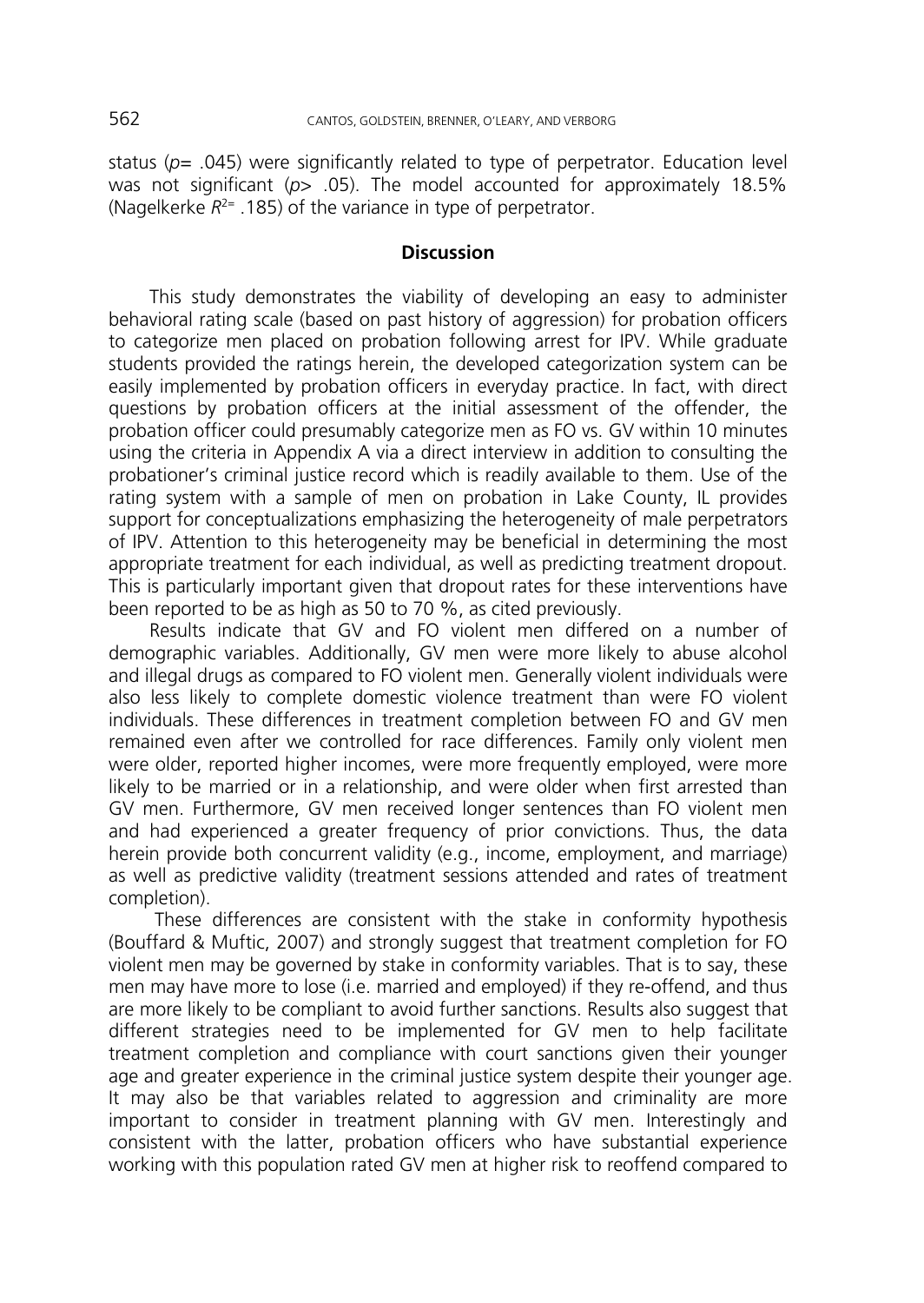the FO violent group. Further, a large effect (*d*= .93) was found with respect to this relationship. Finally, motivational interventions, which in controlled trials have been shown to have promising benefits as a pretreatment intervention with perpetrators of intimate partner violence (Musser & Murphy, 2009), may be particularly important to consider implementing with these men given their overall lower stake in conformity. These findings clearly attest to the validity of the Generally violent - Family only violent typology of IPV perpetrators and strongly suggest that these groups of men need to be considered independently in designing interventions. In addition, it is also possible that the FO violent category needs to be further defined, in that it could be comprised of individuals with other characteristics such as borderline personality features, attachment concerns, and power and control issues (Cantos & O'Leary, 2014). Further attention to these differences and development of interventions that are sensitive to these distinctions will likely lead to better outcomes and ultimately improved victim safety.

Finally, ethnicity was also a distinguishing factor between these two groups of male perpetrators of IPV. The ratio of GV to FO violent men was reversed in African American men when compared to Latino men. African American men were twice as likely to be classified as GV, and both Caucasians and Latinos were twice as likely to be classified as FO violent. These data provide preliminary support to suggest that there are important differences within each ethnicity/race with respect to IPV and that the common practice of ignoring these differences is not substantiated empirically. It may be that these cultural differences need to be strongly considered in treatment planning as well. However, notwithstanding these ethnic differences in type, and as mentioned earlier, the differences observed between FO and GV men in both the treatment completion and risk estimates by probation officers, persisted even after controlling for ethnicity/race.

The sample used in this study was comprised of male perpetrators of IPV who were placed on probation. As such, these offenders present an array of offenses across the IPV continuum, but were considered by the court to be appropriate for supervision and treatment within the community. It would be important to replicate these findings with a population of men referred to a partner abuse intervention program who are not placed on probation (e.g. men placed on court compliance and/or supervision). However, the GV/FO categorization system would have to be modified to accommodate the fact that official criminal records, available to probation officers, would not be available for perpetrators placed on compliance by the judge. Additionally, the information derived in the current study was obtained from existing probation records. It would be important to replicate this study's findings by proactively classifying men as FO violent or GV as they are interviewed by probation officers at the onset of their terms of probation. Additionally, it would be important to assess the predictive utility of other outcome measures using measures specifically designed for this study. The presence or absence of mental health problems was determined by coding existing records for information regarding prior hospitalizations for mental health problems, suicidal thoughts and/or behaviors, and prescribed use of psychotropic medications. It is quite possible different results might be obtained if the presence or absence of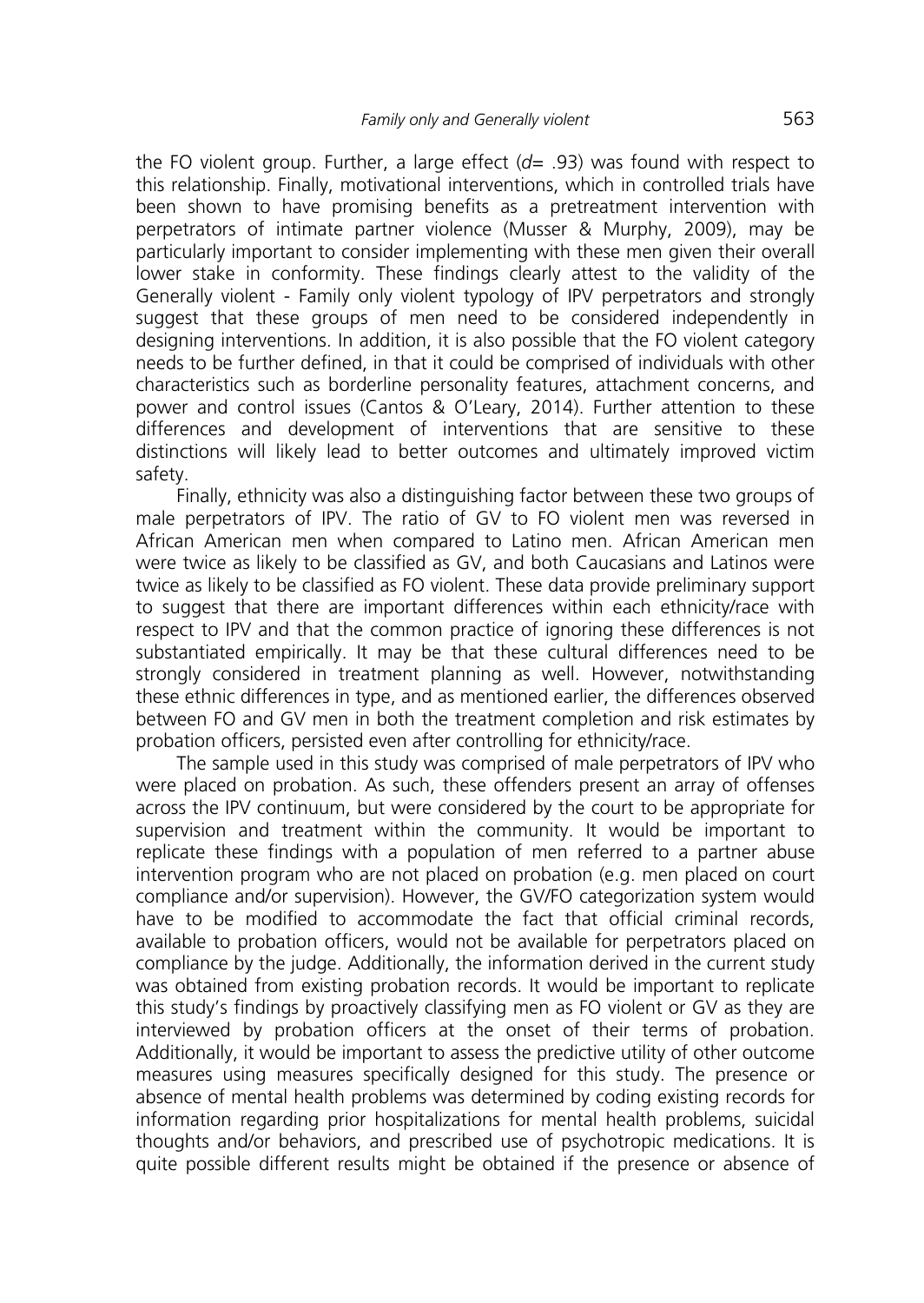mental health problems was assessed via diagnostic interviews of the perpetrators themselves. Notwithstanding these limitations, the current study provides substantial evidence for the distinction between Generally violent and Family only violent perpetrators of IPV that should be considered in treatment planning and existing mandated partner abuse intervention programs.

#### **References**

- Andrews, D., & Bonta, J. (2003). *The Level of Service Inventory Revised U.S. norms manual supplement*. Toronto: Multi-Health Systems.
- Babcock, J. C., Green, C. E., & Robie, C. (2004). Does batterers' treatment work? A metaanalytic review of domestic violence treatment. *Clinical Psychology Review, 23*, 1023- 1053.
- Babcock, J. C., Green, C. E. & Web, S. A. (2008). Decoding deficits of different types of batterers during presentation of facial affect slides. *Journal of Family Violence, 23*, 295-302.
- Bechtel, K., & Woodward, B. (2008). *Overview of domestic violence (DV) risk assessment instruments*. Washington, DC: National Institute of Corrections.
- Bell, K. M., & Naugle, A. E. (2008). Intimate partner violence theoretical considerations: Moving towards a contextual framework. *Clinical Psychology Review, 28*, 1096-1107.
- Boyle, D. J., O*'*Leary, K. D., Rosenbaum, A., & Hassett-Walker, C. (2008). Differentiating between generally and partner-only violent subgroups: Lifetime antisocial behavior, family of origin violence, and impulsivity. *Journal of Family Violence*, *23*, 47-55.
- Bouffard, J. A., & Muftic, L. R. (2007). The effectiveness of community service sentences compared to traditional fines for low-level offenders. *The Prison Journal*, *87*, 171-194.
- Cantos, A. L. (2005, Abril). *Tratamiento psicológico de maltratadores* (Treatment of intimate partner violence). Paper presented at Seminario Internacional sobre "Agresión y Violencia en Psicología Clínica: Perspectivas Actuales". Universidad Complutense de Madrid, Spain.
- Cantos, A. L., & O'Leary, K. D. (2014). One size does not fit all in treatment of intimate partner violence. *Partner Abuse*, 5, 204-236.
- Capaldi, D. M., & Kim, H. K. (2007). Typological approaches to violence in couples: A critique and alternative conceptual approach. *Clinical Psychology Review*, *27*, 253-265.
- Cerulli, C., Conner, K. R., & Weisman, R. (2004). Bridging healthcare, police, and court responses to intimate partner violence perpetrated by individuals with severe and persistent mental illness. *Psychiatric Quarterly*, *75*, 139-150.
- Chase, K., O'Leary, K. D., & Heyman, R. E. (2001) Categorizing partner-violent men within the reactive-proactive typology model. *Journal of Consulting and Clinical Psychology*, *69*, 567-572.
- Cohen, R. A., Rosenbaum, A. & Kane, R. L., Warnken, W. J., & Benjamin, S. (1999). Neuropsychological correlates of domestic violence. *Violence and Victims*, *14*, 397-411.
- Dutton, D. G. (1995). *The domestic assault of women*. Vancouver, BC: UC Press.
- Dutton, D. G., & Corvo, K. (2006). Transforming a flawed policy: A call to revive psychology and science in domestic violence research and practice. *Aggression and Violent Behavior*, *11*, 457-483.
- Eckhardt, C. I., Babcock, J., & Homack, S. (2004). Partner assaultive men and the stages and processes of change. *Journal of Family Violence*, *19*, 81-93.
- Feder, L., & Wilson, D. B. (2005). A meta-analytic review of court-mandated batterer intervention programs: Can courts affect abusers' behavior? *Journal of Experimental Criminology*, *1*, 239-262.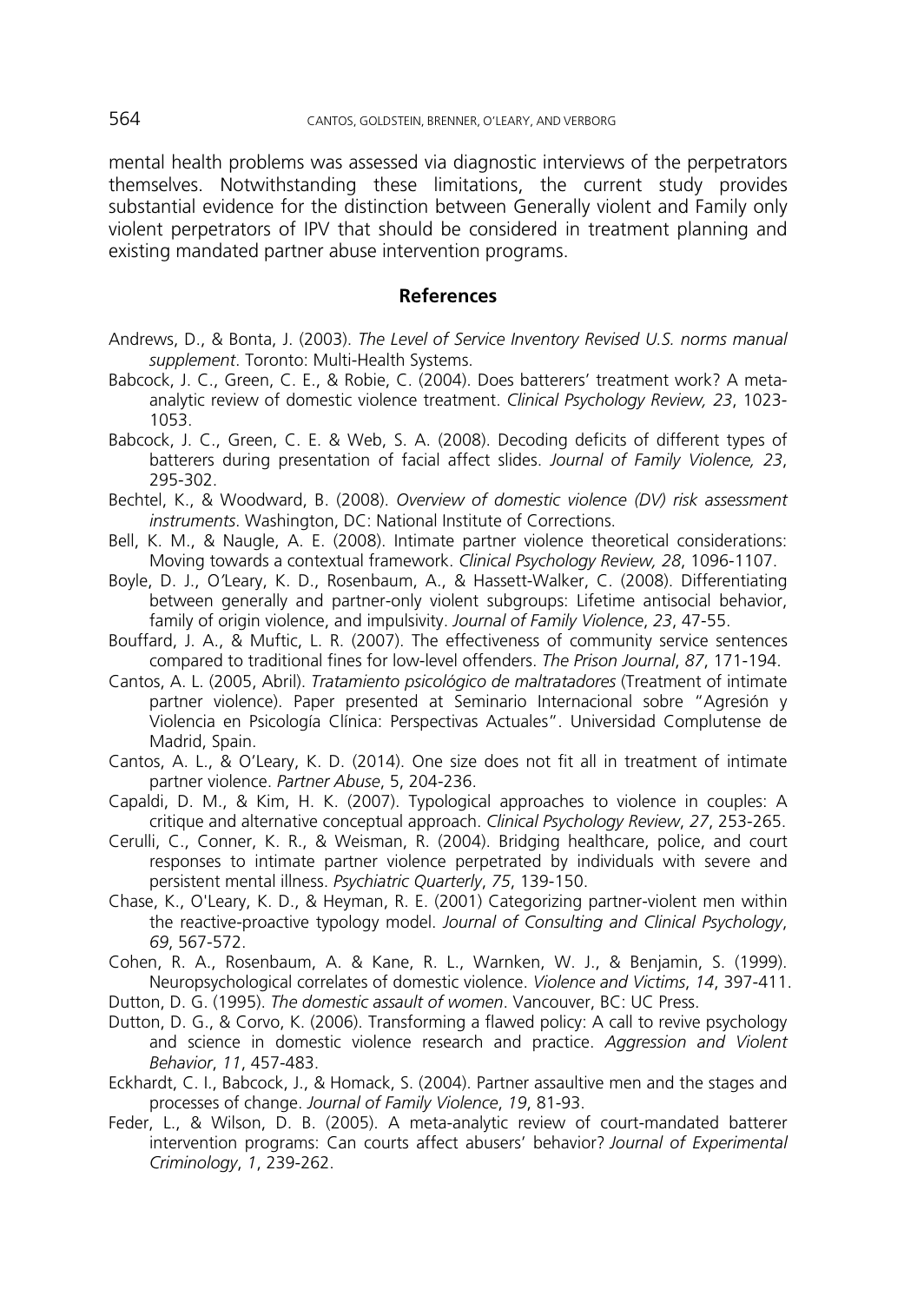- Foran, H. M., & O'Leary, K. D. (2008). Alcohol and intimate partner violence: A metaanalytic review. *Clinical Psychology Review*, *28*, 1222-1234.
- Golinelli, D., Longshore, D., & Wenzel, S. L. (2009). Substance use and intimate partner violence: Clarifying the relevance of women's use and partners' use. *Journal of Behavioral Health Services and Research, 36*, 199-211.
- Goldstein, D. A., Brenner, L. H., Cantos, A. L., Fowler, D. R., & Lee, H. S. (May, 2012). The utility of the Level of Service Inventory-Revised in differentiating family-only and generally aggressive domestic violence perpetrators. In A. L. Cantos (Chair), *Treatment of male perpetrators of intimate partner violence: Where do we go from here?* Symposium presented at the 84th Annual Meeting of the Midwestern Psychological Association, Chicago, IL.
- Gondolf, E. W. (2003). MCMI results for batterers: Gondolf replies to Dutton's response. *Journal of Family Violence, 18*, 387-389.
- Gondolf, E. W. (2007). Theoretical and research support for the Duluth Model: A reply to Dutton and Corvo. *Aggression and Violent Behavior*, *12*, 644-657.
- Hamberger, L. K., Lohr, J. M., Bonge, D., & Tolin, D. F. (1996). A large sample empirical typology of male spouse abusers and its relationship to dimensions of abuse. *Violence and Victims, 11,* 277-292.
- Healey, K., Smith, C., & O'Sullivan, C. (1998). *Batterer intervention: Program approaches and criminal justice strategies. Issues and practices in criminal justice*. Washington, DC: National Institute of Justice.
- Holtzworth-Munroe, A., Meehan, J. C., Herron, K., Rehman, U., & Stuart, J. L. (2000). Testing the Holtzworth-Munroe and Stuart (1994) batterer typology. *Journal of Consulting and Clinical Psychology, 68*, 1000-1019.
- Holtzworth-Munroe, A., Marshall, A. D., Meehan, J.C., & Rehman, U. (2003). Physical aggression. In D. K. Snyder, & M. A. Whisman (Eds.), *Treating difficult couples: Helping clients with coexisting mental and relationship disorders* (pp. 201-230). New York, NY: Guilford.
- Holtzworth-Munroe, A., & Meehan, J. C. (2004). Typologies of men who are maritally violent: Scientific and clinical implications. *Journal of Interpersonal Violence, 19*, 1369- 1389.
- Holtzworth-Munroe, A., & Stuart, G. L. (1994). Typologies of male batterers: Three subtypes and the differences among them. *Psychological Bulletin, 116*, 476-497.
- Huss, M. T., & Langhinrichsen-Rohling, J. (2006). Assessing the generalization of psychopathy in a clinical sample of domestic violence perpetrators. *Law and Human Behavior, 30*, 571-586.
- Klein, A. R. & Rose, K. (2009). *Practical implications of domestic violence research: For law enforcement, prosecutors and judges.* Washington, DC: National Institute of Justice.
- Langhinrichsen-Rohling, J., Huss, M. T., & Ramsey, S. (2000). The clinical utility of batterer typologies. *Journal of Family Violence, 15*, 37-53.
- Maiuro, R. D., & Eberle, J. A. (2008). State standards for domestic violence perpetrator treatment: Current status, trends, and recommendations. *Violence and Victims*, *23*, 133-155.
- Moore, T. M., Stuart, G. L., Meehan, J. C., Rhatigan, D. L., Hellmuth, J. C., & Keen, S. M. (2008). Drug abuse and aggression between intimate partners: A meta-analytic review. *Clinical Psychology Review, 28,* 247-274*.*
- Musser, P. H. & Murphy, C. M. (2009). Motivational interviewing with perpetrators of intimate partner abuse. *Journal of Clinical Psychology, 65*, 1218-1231.
- Murphy, C. M. & Ting, L. A. (2010). The effects of treatment for substance use problems on intimate partner violence: A review of empirical data. *Aggression and Violent Behavior*, *15*, 325-333.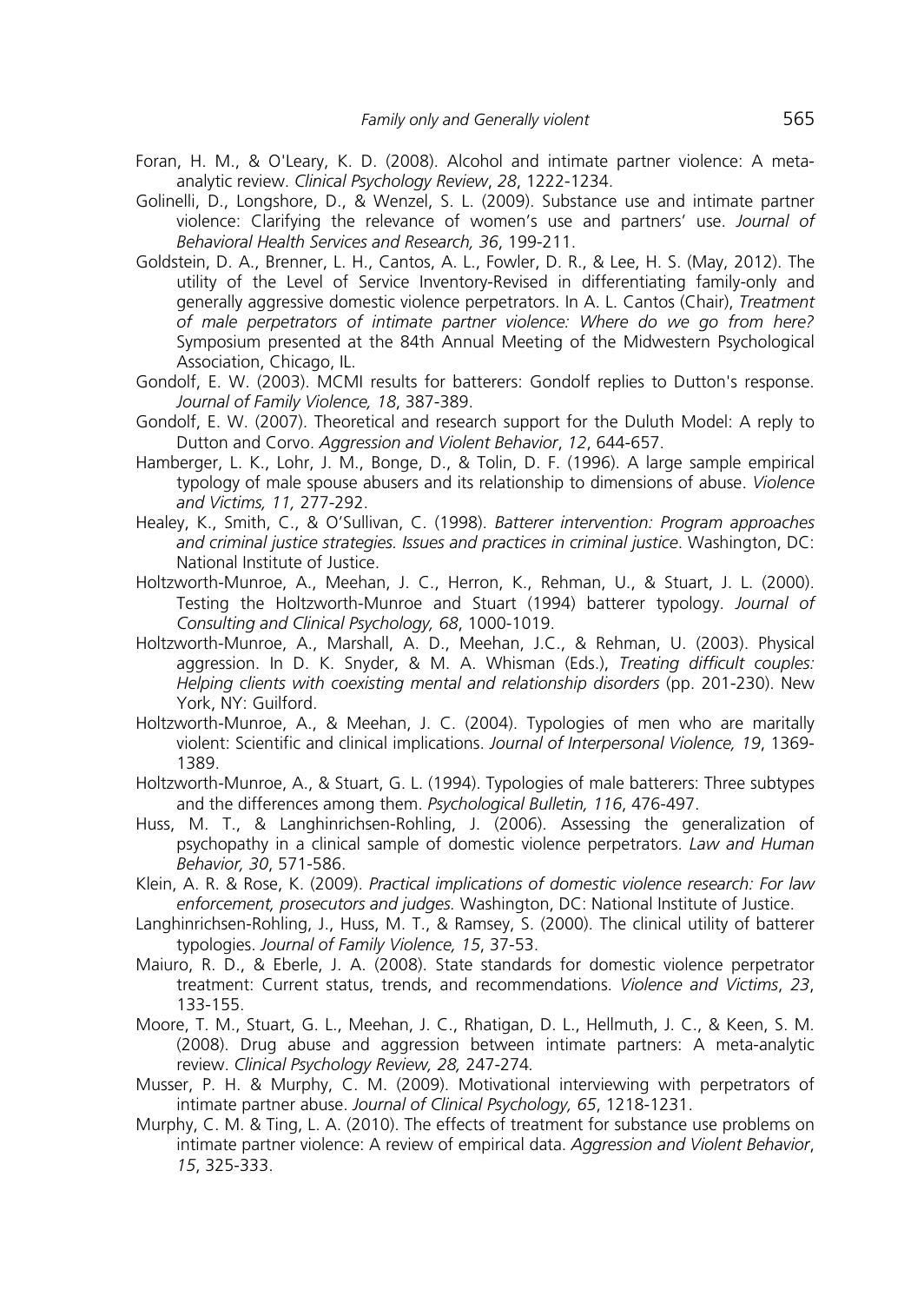- Pence, E., & Paymar, M. (1993). *Education groups for men who batter: The Duluth Model*. New York, NY: Springer.
- Rosenbaum, A. & Hoge, S. K. (1989). Head injury and marital aggression. *The American Journal of Psychiatry, 146*, 1048-1051.
- Ross, J. M., *&* Babcock, J. C. (2009). Proactive and reactive violence among intimate partner violent men diagnosed with antisocial and borderline personality disorder. *Journal of Family Violence, 24*, 607-617.
- Saunders, D. G. (1996). Feminist-cognitive-behavioral and process-psychodynamic treatments for men who batter: interaction of abuser traits and treatment models. *Violence and Victims, 11*, 393-414.
- Shadish, W. R., & Baldwin, S. A. (2005). Effects of behavioral marital therapy: A metaanalysis of random controlled trial. *Journal of Consulting and Clinical Psychology, 73*, 6-14.
- Shen, Y., Liu, Z., & Ott, J. (2011). Systematic removal of outliers to reduce heterogeneity in case-control association studies. *Human Heredity*, *70*, 227-231.
- Stalans, L. J., Yarnold, P. R., Seng, M., Olson, D. E., & Repp, M. (2004). Identifying three types of violent offenders and predicting violent recidivism while on probation: A classification tree analysis. *Law and Human Behavior, 28*, 253-271.
- Stith S. M., McCollum E. E., & Rosen K. H. (2011). *Couples therapy for domestic violence: Finding safe solutions*. Washington, DC: American Psychological Association.
- Stoops, C., Bennett, L., & Vincent, N. (2010). Development and predictive ability of a behavior-based typology of men who batter*. Journal of Family Violence, 25*, 325-335.
- Waltz, J., Babcock, J. C., Jacobson, N. S., & Gottman, J. M. (2000). Testing a typology of batterers. *Journal of Consulting and Clinical Psychology, 68*, 658-669.
- Weber, E. N., Taylor, A. R., Cantos, A. L., & O'Leary K. D. (2015) *Exploring the typology categorizations of male perpetrators in a probation sample: A methods study*. Manuscript submitted for publication.
- Whiteacre, K. W. (2006). Testing the Level of Service-Inventory-Revised (LSI-R) for racial/ethnic bias. *Criminal Justice Policy Review, 17*, 330-342.

RECEIVED: May 1, 2015 ACCEPTED: September 16, 2015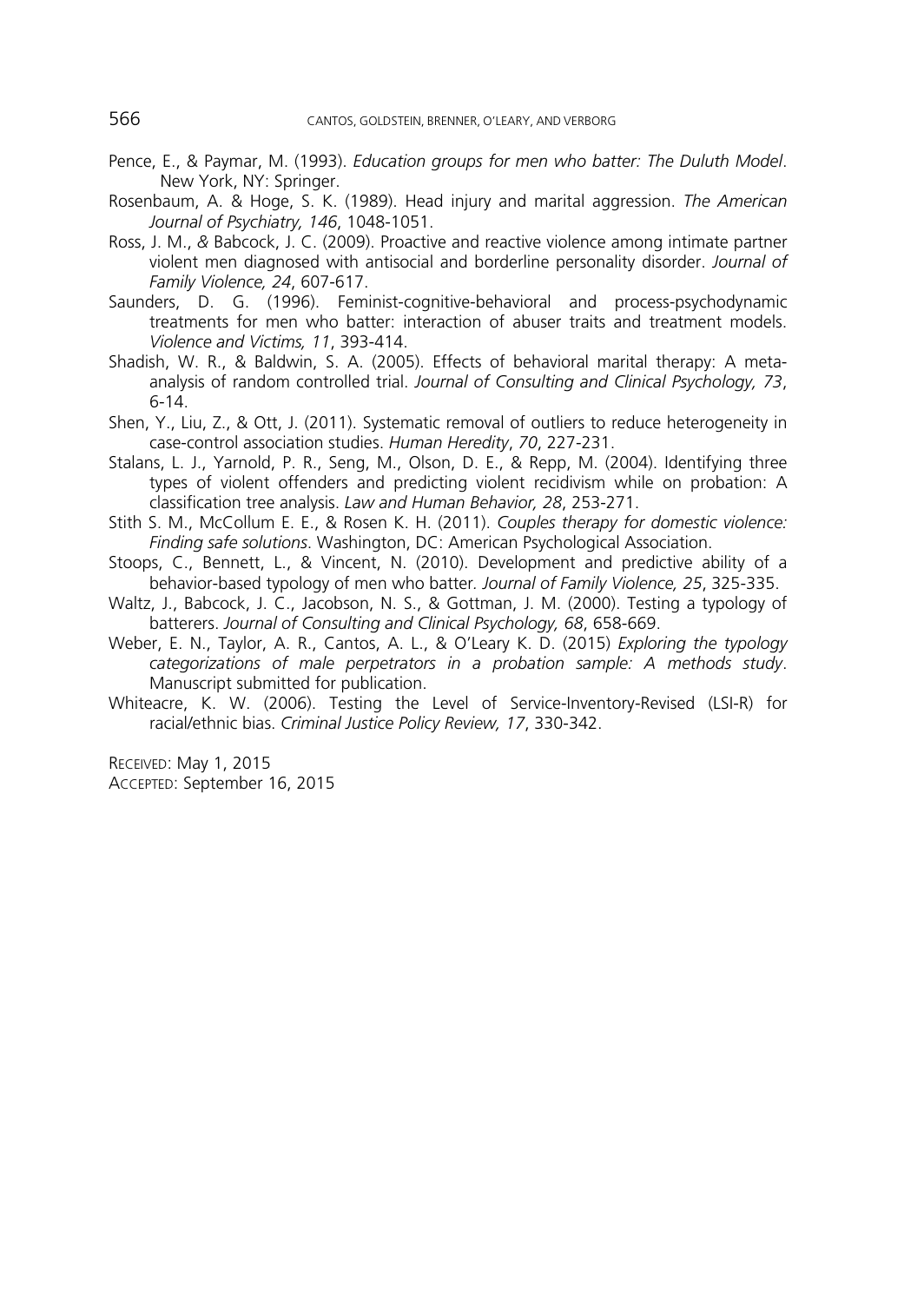# **Appendix A**

Generally violent and Family only violent typology

Generally violent (GV)

- Official arrest record examination
	- ‐ Individual has at least one official violent offense in their arrest record (not including the present offense for inclusion in the study) that is not domestic violence related
		- Offenses include:
			- o Assault
			- o Aggravated assault/battery
			- o Assault with a deadly weapon
			- o Battery (not related to a domestic violence case)
			- o Armed robbery
			- o Sexual assault
			- o Resisting arrest (if presence of one other offense listed above)
- Supplemental criteria:
	- The following criteria are utilized in addition to presence of violent offenses, specifically in cases where the relationship with the victim is not clarified.
	- ‐ Review of probation file and psychological reports (based on self-report or report from collaterals)
		- Presence of conduct disorder
		- Multiple fights or arrests including disorderly conduct, resisting arrest
		- **Gang affiliation**

Family only violent (FO)

- Official arrest record examination
	- ‐ No offense aside from the arrest for inclusion in study
	- ‐ One assault/battery offense
	- ‐ Traffic offenses
	- ‐ Presence of only domestic violence offenses including violation of order of protection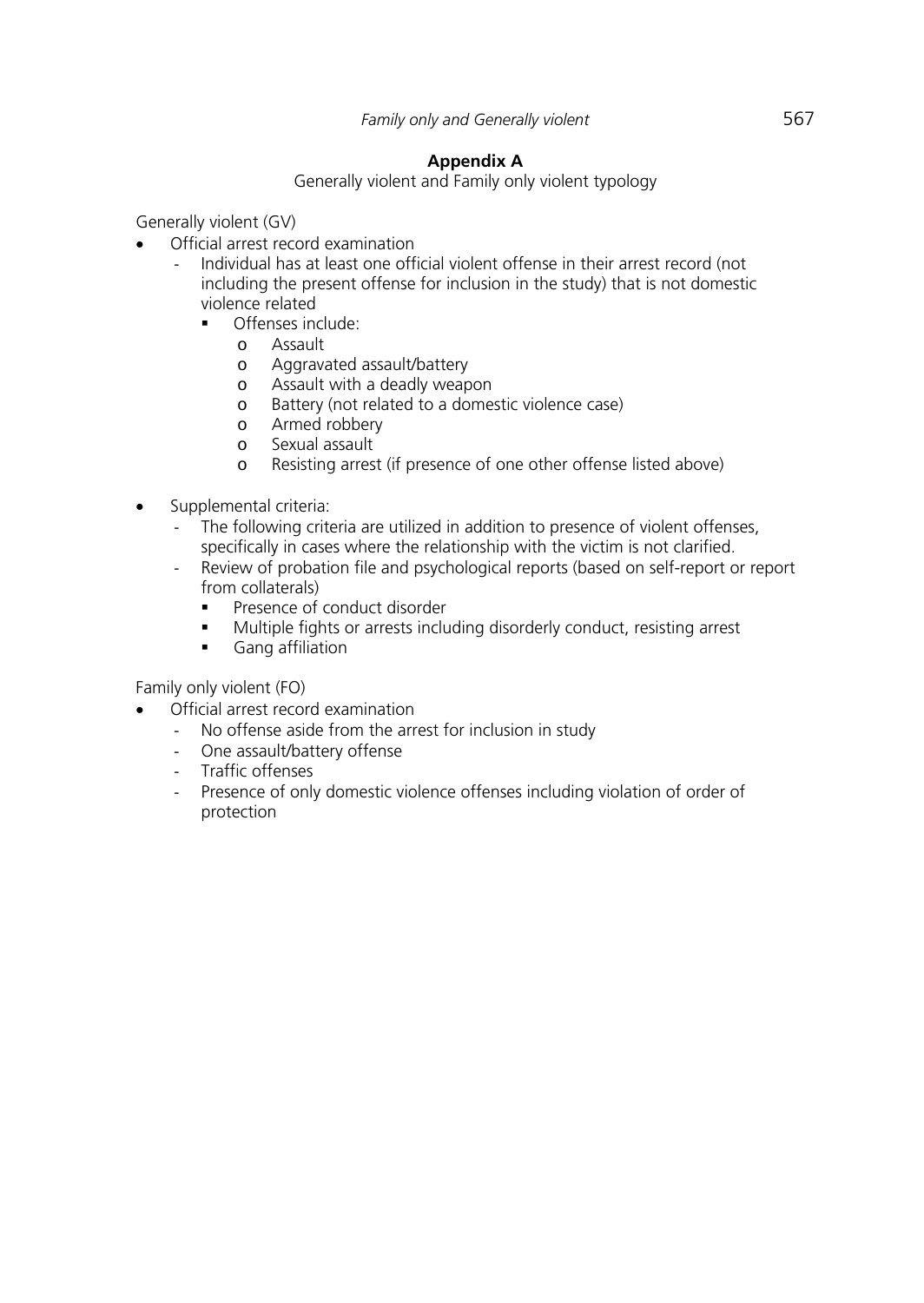## 568 CANTOS, GOLDSTEIN, BRENNER, O'LEARY, AND VERBORG

## **Appendix B**

Substance abuse and alcohol abuse criteria

## *Presence of substance/alcohol abuse:*

- Any substance abuse treatment during their lifetime.
- History of more than one DUI.
	- ‐ If only one DUI, must have attended treatment.
- Arrested for possession of a substance and/or paraphernalia.
- Self-report of regular substance use or reported concerns about use.

# *Levels of alcohol abuse:*

- Mild to moderate
	- ‐ Attended or mandated to fewer than 75 hours of treatment (outpatient).
	- Attended or mandated to attend Victim Impact Panel.
- Moderate to severe
	- Attended or mandated to attend >75 hours of intensive outpatient treatment.
	- ‐ Any inpatient treatment or program for alcohol abuse.